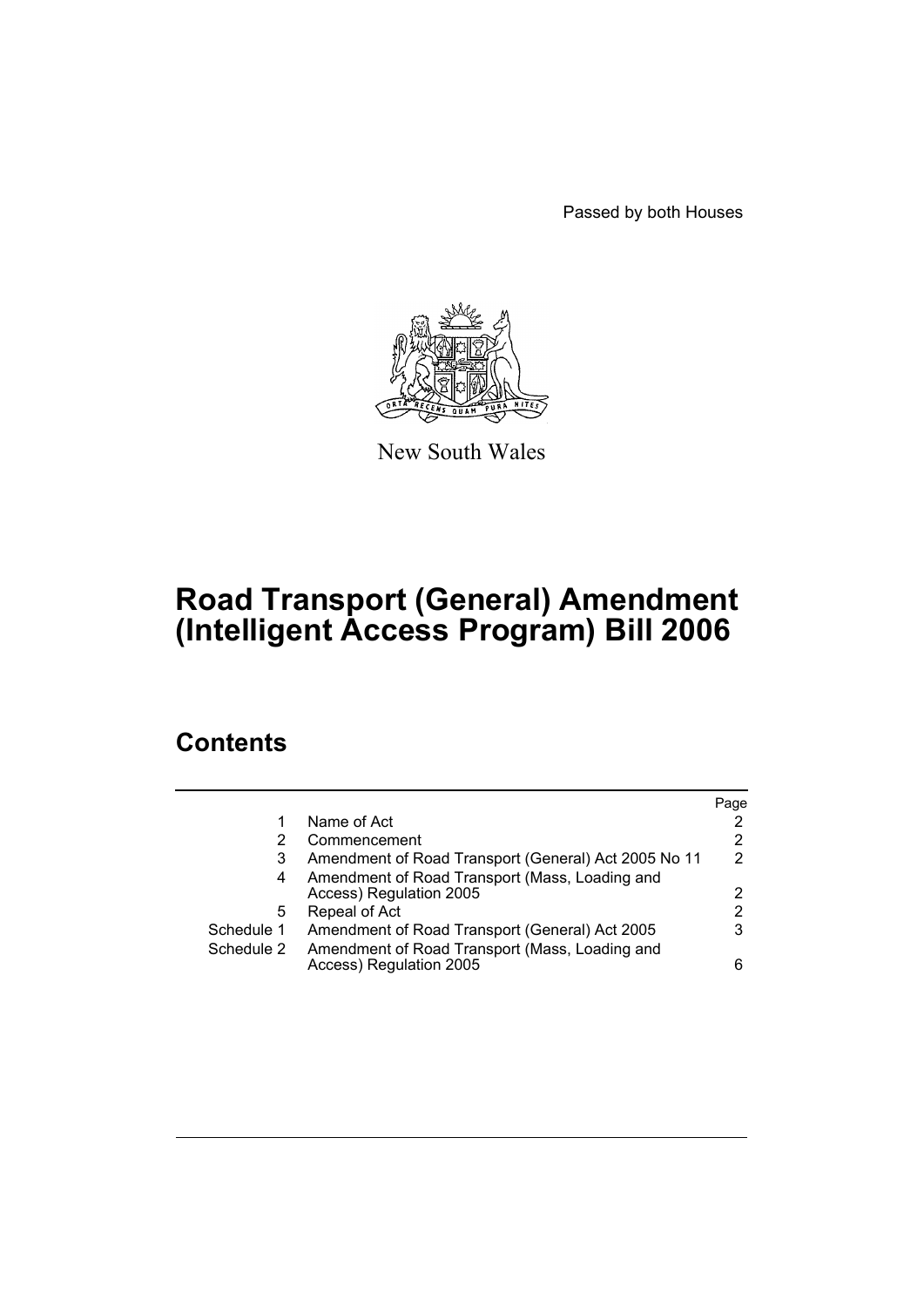*I certify that this PUBLIC BILL, which originated in the LEGISLATIVE ASSEMBLY, has finally passed the LEGISLATIVE COUNCIL and the LEGISLATIVE ASSEMBLY of NEW SOUTH WALES.*

> *Clerk of the Legislative Assembly. Legislative Assembly, Sydney, , 2006*



New South Wales

# **Road Transport (General) Amendment (Intelligent Access Program) Bill 2006**

Act No . 2006

An Act to amend the *Road Transport (General) Act 2005* and the *Road Transport (Mass, Loading and Access) Regulation 2005* with respect to the use of intelligent transport systems for certain monitoring and compliance purposes; and for other purposes.

*I have examined this Bill, and find it to correspond in all respects with the Bill as finally passed by both Houses.*

*Chairman of Committees of the Legislative Assembly.*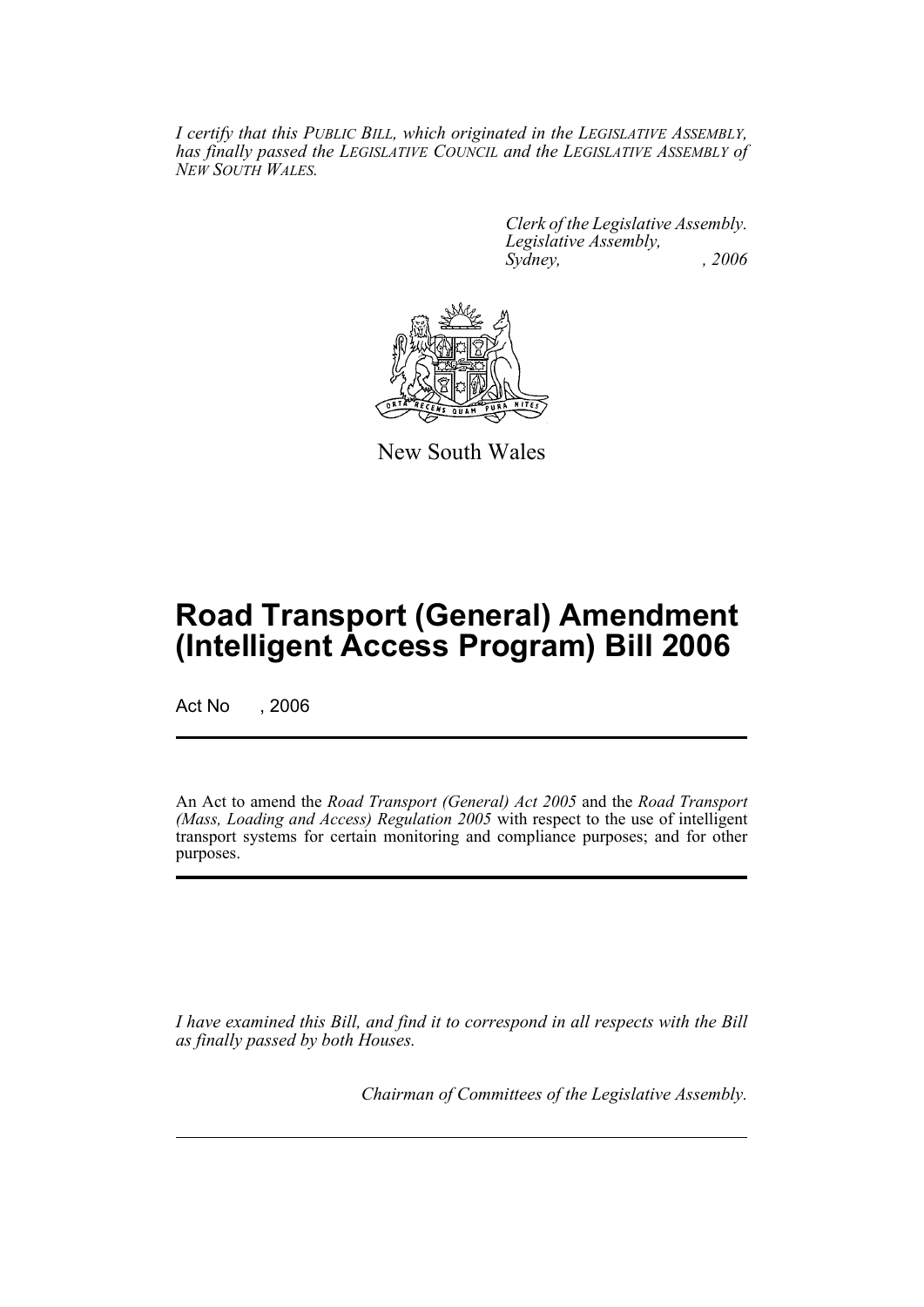# **The Legislature of New South Wales enacts:**

# **1 Name of Act**

This Act is the *Road Transport (General) Amendment (Intelligent Access Program) Act 2006*.

# **2 Commencement**

This Act commences on a day or days to be appointed by proclamation.

# **3 Amendment of Road Transport (General) Act 2005 No 11**

The *Road Transport (General) Act 2005* is amended as set out in Schedule 1.

#### **4 Amendment of Road Transport (Mass, Loading and Access) Regulation 2005**

The *Road Transport (Mass, Loading and Access) Regulation 2005* is amended as set out in Schedule 2.

# **5 Repeal of Act**

- (1) This Act is repealed on the day following the day on which all of the provisions of this Act have commenced.
- (2) The repeal of this Act does not, because of the operation of section 30 of the *Interpretation Act 1987*, affect any amendment made by this Act.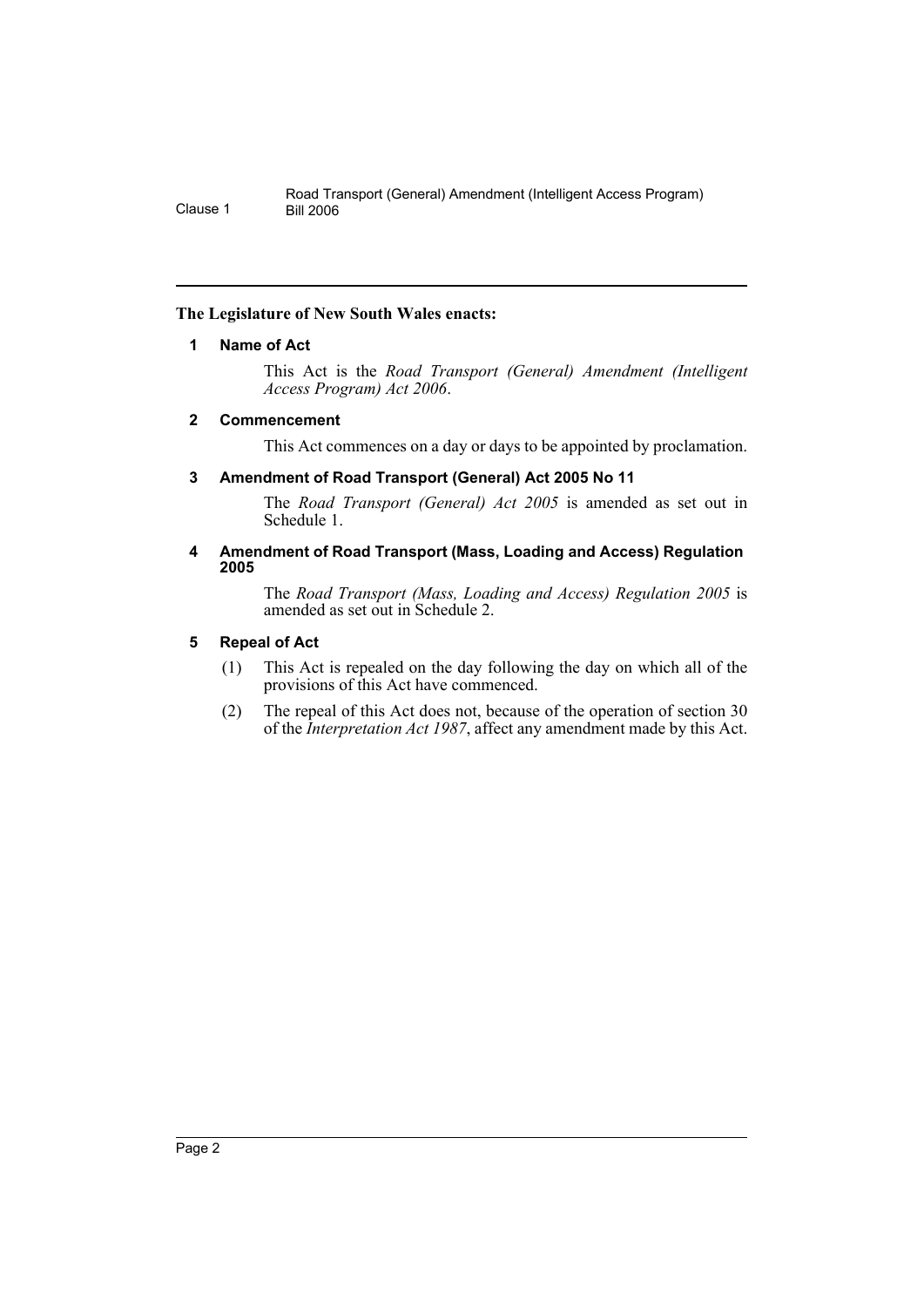Amendment of Road Transport (General) Act 2005 Schedule 1

# **Schedule 1 Amendment of Road Transport (General) Act 2005**

(Section 3)

#### **[1] Section 11A**

Insert after section 11:

#### **11A Regulations relating to intelligent transport systems**

- (1) This section applies to an intelligent transport system that is required or permitted to be used by or under an applicable road law or any exemption, authority or condition given or imposed by or under an applicable road law.
- (2) Regulations may be made for or with respect to the following matters relating to intelligent transport systems:
	- (a) conditions relating to intelligent transport systems,
	- (b) regulating or prohibiting the collection, storage, use and disclosure of information obtained by the use of an intelligent transport system, or obtained for the purposes of such a system or a proposed system,
	- (c) the records to be kept in relation to information obtained by the use of an intelligent transport system,
	- (d) the reports to be made in relation to the operation of, or any other matter relating to, an intelligent transport system,
	- (e) regulating or prohibiting tampering with intelligent transport systems,
	- (f) notification of persons about whom or in respect of whom information is obtained by the use of an intelligent transport system,
	- (g) certification of providers of intelligent transport systems or of intelligent transport systems,
	- (h) the functions of providers and auditors of intelligent transport systems,
	- (i) the operation of intelligent transport systems,
	- (j) without limiting paragraph (b), the use of information obtained by the use of an intelligent transport system for compliance or other law enforcement purposes,
	- (k) monitoring and auditing of intelligent transport systems, providers of intelligent transport systems and persons required or permitted to use intelligent transport systems,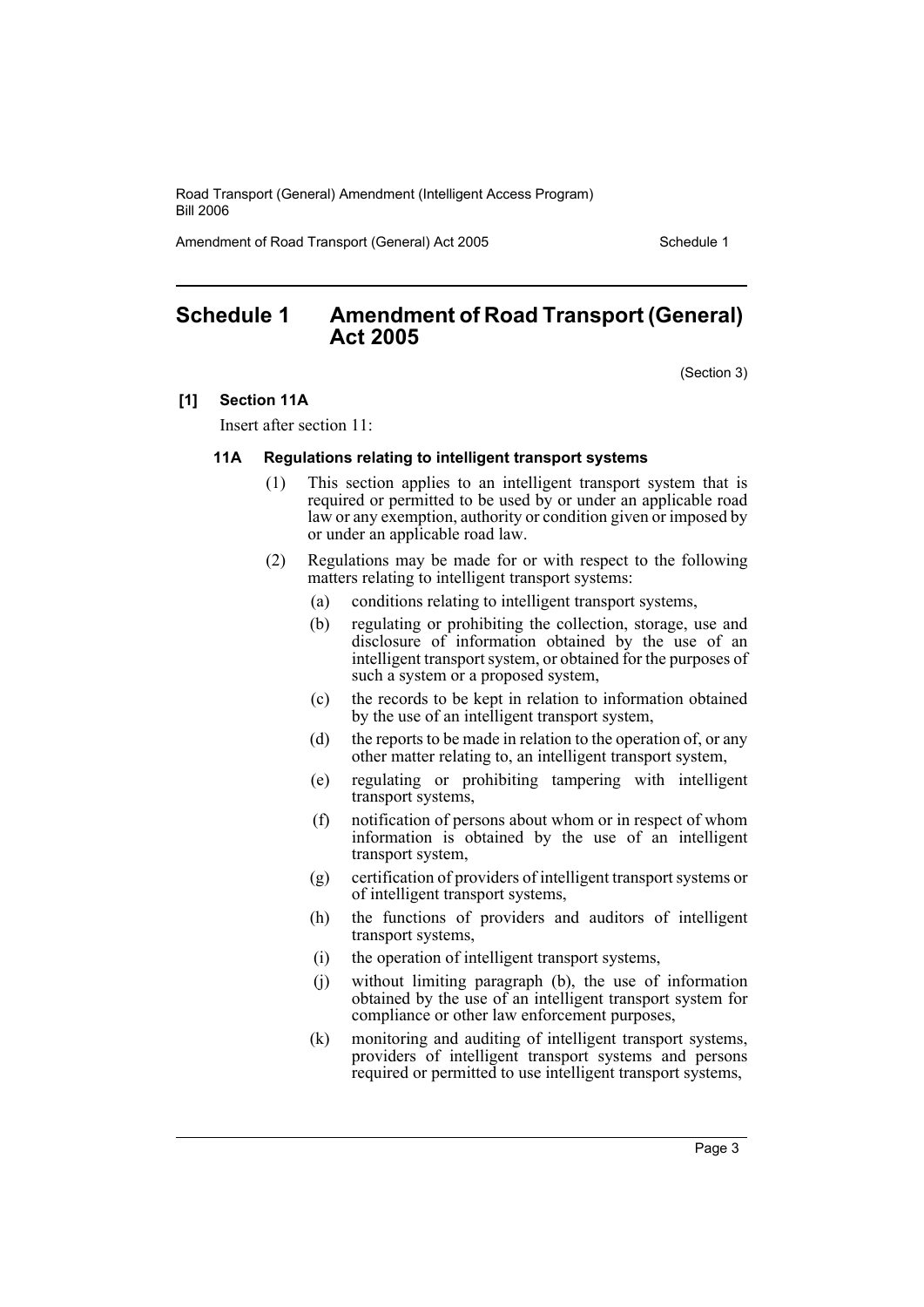- Schedule 1 Amendment of Road Transport (General) Act 2005
	- (l) the use of certificates relating to the following matters as evidence in any proceedings before a court or tribunal:
		- (i) conditions relating to the use of intelligent transport systems imposed under this Act or the regulations,
		- (ii) vehicles, operators and drivers subject to conditions referred to in subparagraph (i),
		- (iii) operators, providers and auditors of intelligent transport systems,
		- (iv) information obtained by the use of intelligent transport systems,
		- (v) whether an intelligent transport system was or was not subject to any malfunction at a specified time,
		- (vi) the map used for the purposes of an intelligent transport system,
		- (vii) reports relating to intelligent transport systems,
		- (viii) the correct operation and functioning of an intelligent transport system,
			- (ix) the position of a vehicle on the surface of the earth at a particular time,
			- (x) mathematical (including statistical) procedures used in relation to information obtained by the use of an intelligent transport system,
	- (m) the use of reports generated by an intelligent transport system as evidence in any proceedings before a court or tribunal,
	- (n) evidentiary presumptions as to the correct operation and functioning of an intelligent transport system, other matters relating to the operation of an intelligent transport system and information obtained by using such a system.
	- (3) A regulation made for the purposes of this section may create an offence punishable by a penalty not exceeding 200 penalty units.
	- (4) Sections 16 and 18 of the *Workplace Surveillance Act 2005* do not apply to or in respect of the operation of an intelligent transport system, except to the extent provided by the regulations under this Act.
	- (5) This section is in addition to, and does not limit, any other regulation-making power contained in this Act or any other applicable road law.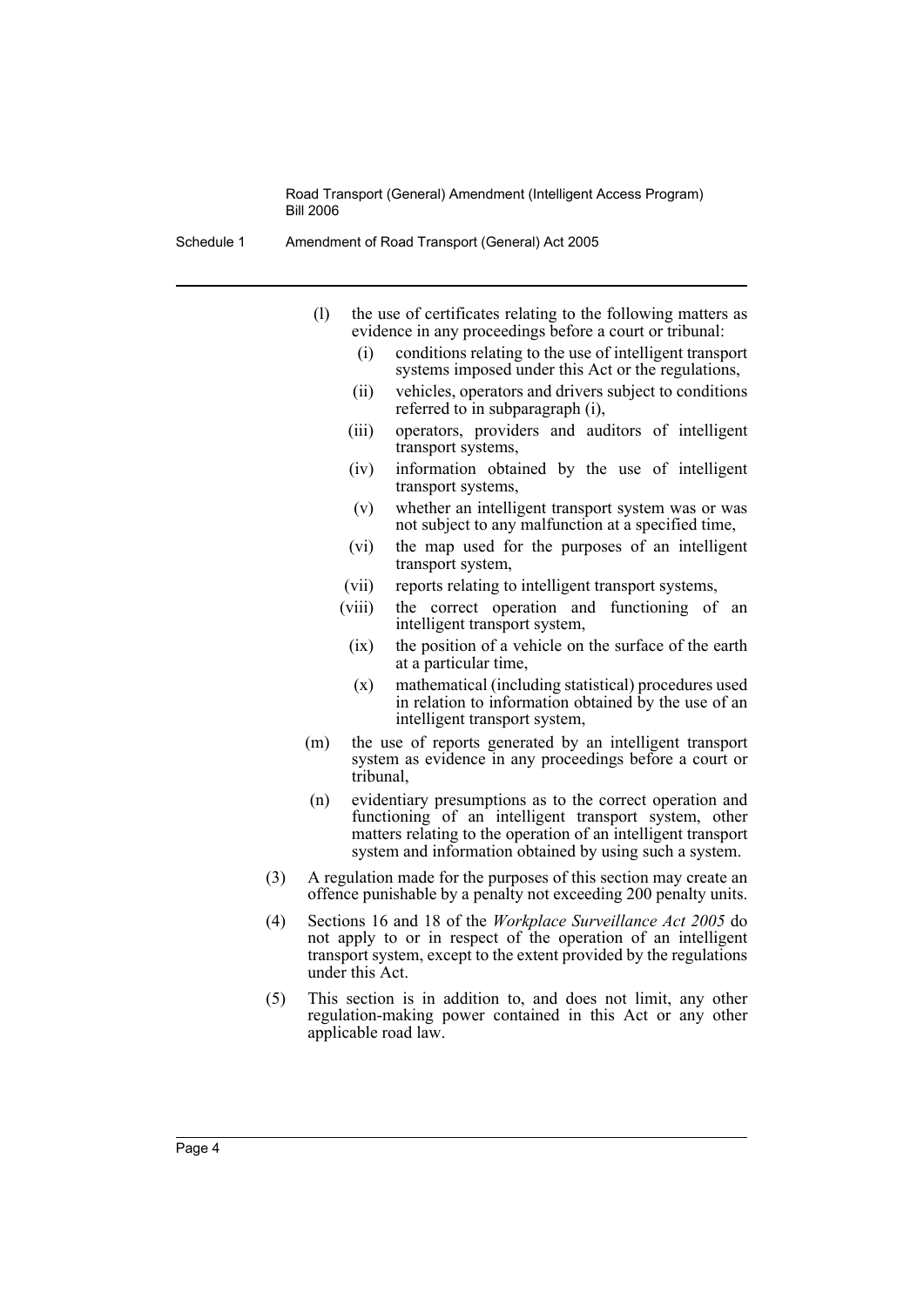Amendment of Road Transport (General) Act 2005 Schedule 1

(6) In this section:

*authority* includes a permit, authorisation, approval, notice or anything else granted or issued in writing under an applicable road law.

#### **[2] Schedule 1 Savings, transitional and other provisions**

Insert at the end of clause 1 (1):

*Road Transport (General) Amendment (Intelligent Access Program) Act 2006*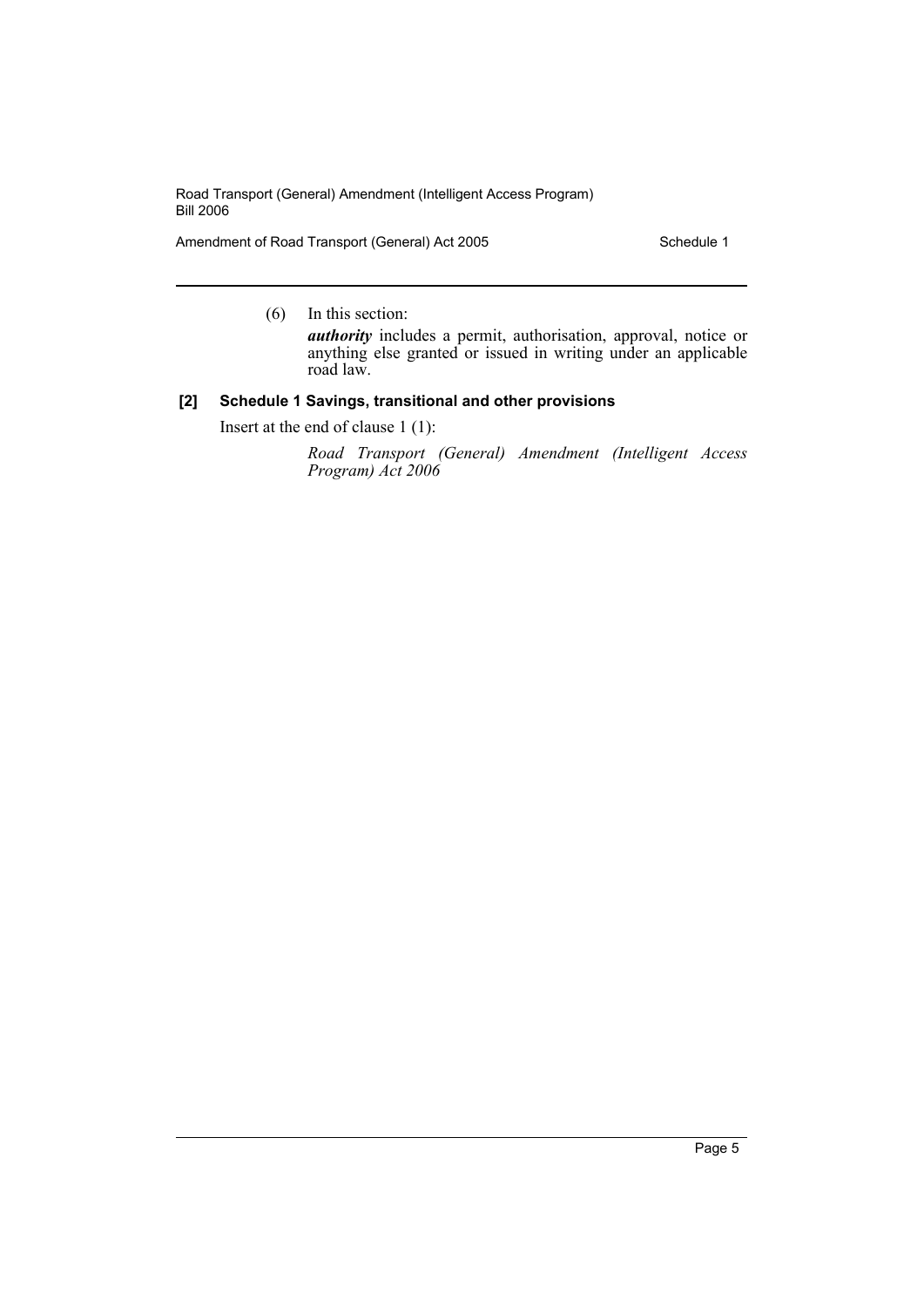Schedule 2 Amendment of Road Transport (Mass, Loading and Access) Regulation 2005

# **Schedule 2 Amendment of Road Transport (Mass, Loading and Access) Regulation 2005**

(Section 4)

# **[1] Clause 4 Object**

Insert at the end of clause 4 (c):

, and

(d) the use of intelligent transport systems to monitor compliance with conditions of concessions under this Regulation or the Act.

# **[2] Clause 14 Class 1 notices**

Insert after clause 14 (3):

(4) Without limiting subclause (1), the conditions of a Class 1 notice may include a condition that a vehicle to which it applies, and any operator or driver of the vehicle, must participate in a program involving the use of an intelligent transport system to monitor compliance with the notice.

# **[3] Clause 16 Class 1 permits**

Insert after clause 16 (3):

(4) Without limiting subclause (1), the conditions of a Class 1 permit may include a condition that a vehicle to which it applies, and any operator or driver of the vehicle, must participate in a program involving the use of an intelligent transport system to monitor compliance with the permit.

# **[4] Clause 22 Conditions of a Class 2 notice or permit**

Insert after clause 22 (3):

(4) The Authority may issue a Class 2 notice or Class 2 permit subject to a condition that a vehicle to which it applies, and any operator or driver of the vehicle, must participate in a program involving the use of an intelligent transport system to monitor compliance with the notice or permit.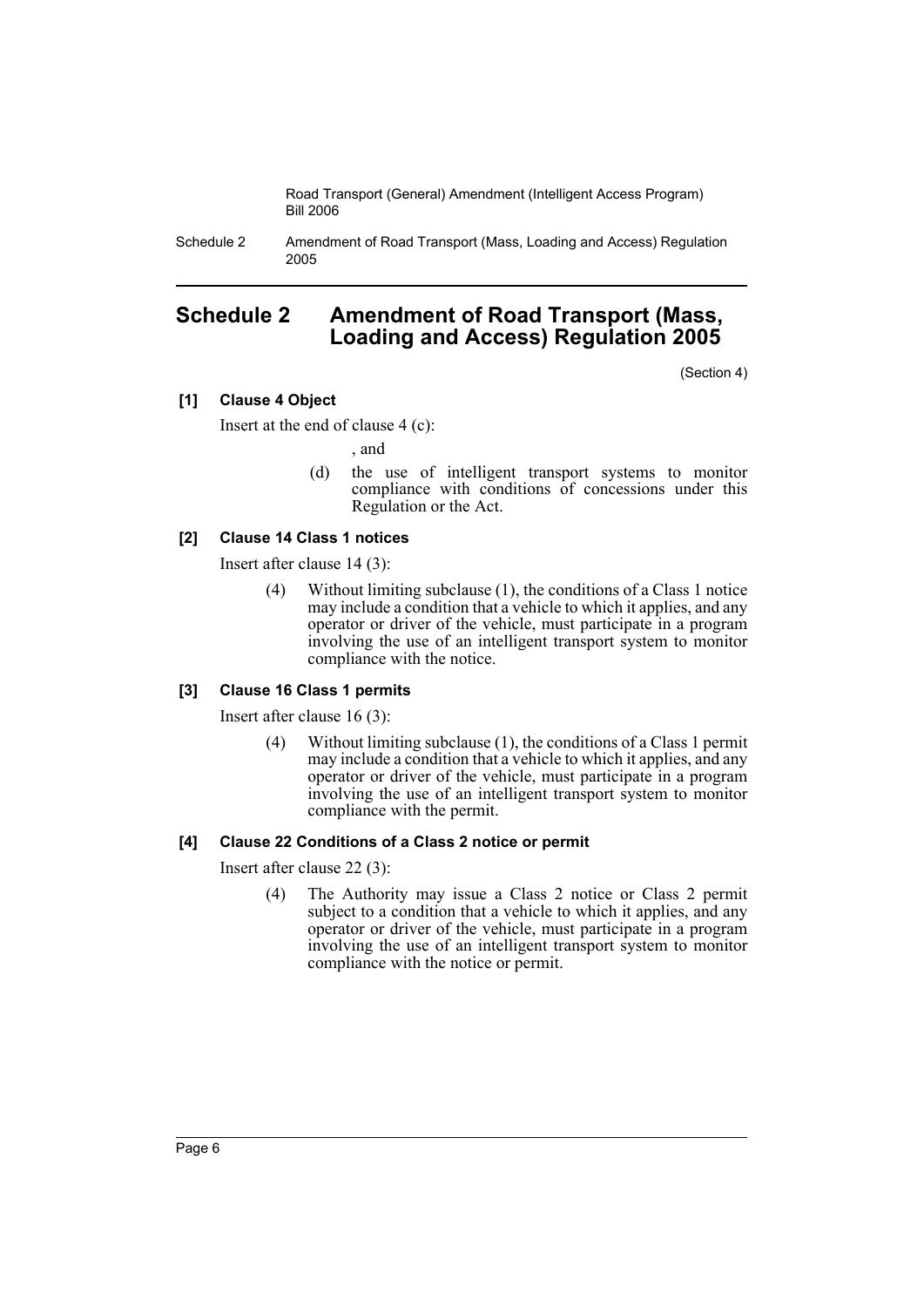Amendment of Road Transport (Mass, Loading and Access) Regulation 2005 Schedule 2

#### **[5] Clause 25 Exemption by notice in Gazette**

Insert after clause 25 (2):

(2A) The Authority may issue a Class 3 notice subject to a condition that a vehicle to which it applies, and any operator or driver of the vehicle, must participate in a program involving the use of an intelligent transport system to monitor compliance with the notice.

#### **[6] Clause 27 Exemption by permit**

Insert after clause 27 (3):

(4) The Authority may grant a Class 3 permit subject to a condition that the vehicle to which it applies, and any operator or driver of the vehicle, must participate in a program involving the use of an intelligent transport system to monitor compliance with the permit.

#### **[7] Clause 36 Permits and notices relating to eligible vehicles**

Insert after clause 36 (3):

- (3A) Without limiting subclause (3), the Authority may issue a permit subject to a condition that the vehicle to which it applies, and any operator or driver of the vehicle, must participate in a program involving the use of an intelligent transport system to monitor compliance with the permit.
- **[8] Part 6A**

Insert after Part 6:

# **Part 6A Intelligent access programs**

# **Division 1 Preliminary**

#### **72A Application of Part**

This Part applies to an operator or driver of a vehicle, and a vehicle, if a notice, permit or exemption under this Regulation or an exemption under the Act affecting the vehicle is subject to a condition requiring participation in a program involving the use of an intelligent transport system to monitor compliance with the notice, permit or exemption.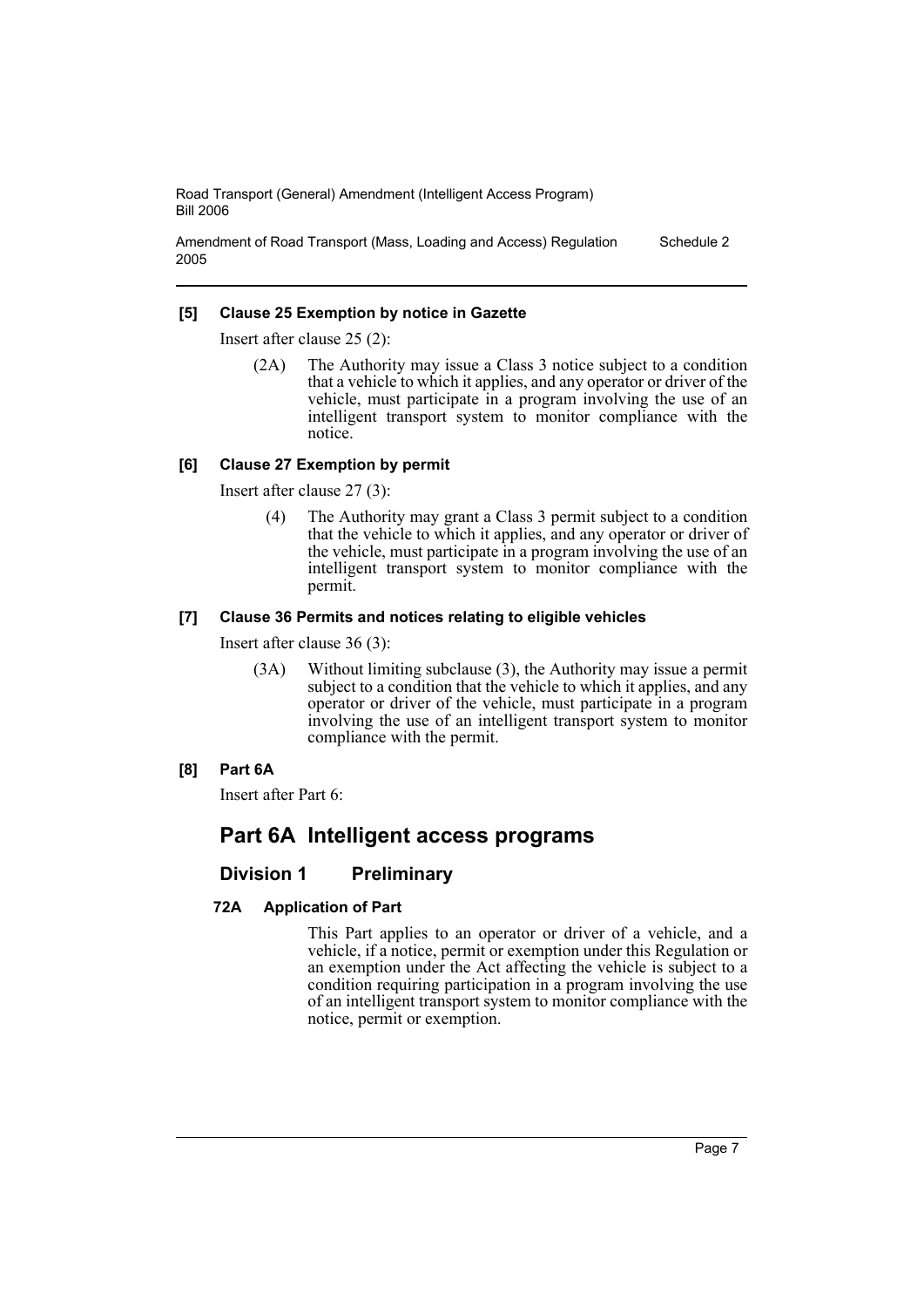Schedule 2 Amendment of Road Transport (Mass, Loading and Access) Regulation 2005

#### **72B Definitions**

(1) In this Part:

*auditor* means a person appointed by TCA to conduct intelligent access audits.

*concession* means a notice, permit or exemption under this Regulation, or an exemption under the Act, that is subject to an intelligent access condition.

*intelligent access audit*—see clause 72ZB.

*intelligent access condition* means a condition requiring participation in a program involving the use of an intelligent transport system to monitor compliance with a notice, permit or condition.

*intelligent access information* means information generated or collected for a purpose related to a concession or an intelligent access condition.

*intelligent access map*—see clause 72C (5).

*intelligent access system* means an intelligent transport system that is installed in or in relation to a vehicle for the purposes of an intelligent access condition.

*non-compliance report* means a report generated by an intelligent access system as to any of the following:

- (a) a breach of a condition of a concession,
- (b) apparent tampering with the system, being a report electronically generated by the system itself.

*operator* of a vehicle has the same meaning as it has in Chapter 3 of the Act.

*personal information* means information or an opinion (including information or an opinion forming part of a database), whether true or not, and whether recorded in a material form or not, about an individual whose identity is apparent, or can reasonably be ascertained, from the information or opinion.

*service provider* means the provider of an intelligent transport system.

*tampering offence* means an offence under clause 72F.

*TCA* means Transport Certification Australia Ltd ACN 113 379 936.

- (2) For the purposes of this Part, an intelligent transport system *malfunctions* if:
	- (a) it ceases to work at all or works only intermittently, or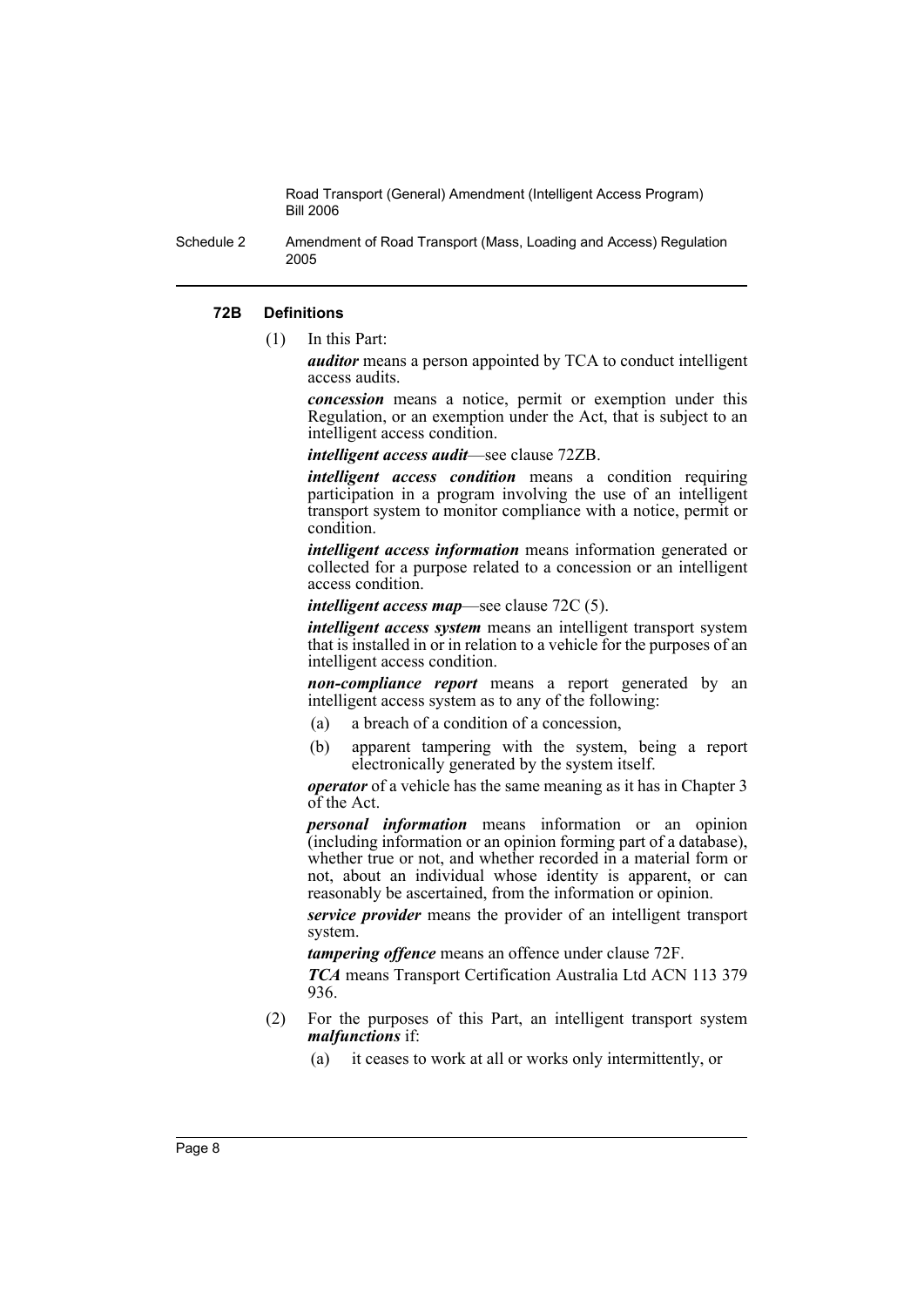Amendment of Road Transport (Mass, Loading and Access) Regulation 2005 Schedule 2

- (b) it does not perform one or more functions required for the purpose of the relevant intelligent access condition or performs any such function intermittently, or
- (c) it performs any such function in a way that produces inaccurate or unreliable results or does so intermittently.
- (3) For the purposes of the application of this Part to the use or disclosure by a person or body of personal information, an intelligent access program identifying number or code issued by the Authority for a vehicle is taken to be personal information if it becomes known to the person or body and that person or body has the ability to associate it with a particular individual.

# **Division 2 Intelligent access programs**

#### **72C Condition requiring participation in intelligent access program**

- (1) An intelligent access condition may specify the following matters:
	- (a) the intelligent transport systems that may be installed in or in relation to a vehicle for the purposes of the condition,
	- (b) the service provider or providers from whom any such intelligent transport system is to be obtained,
	- (c) the roads or other places on which and the periods during which the vehicle is to be monitored by the intelligent transport system,
	- (d) the matters that are to be monitored, and the information that is to be provided, by the intelligent transport system,
	- (e) the period within which the intelligent transport system must generate, and send to the Authority, a non-compliance report after the system detects a breach of the conditions of the concession or a suspected tampering offence.
- (2) Nothing in this clause limits the matters that may be specified in an intelligent access condition.
- (3) The Authority must not specify an intelligent transport system for the purposes of an intelligent access condition unless the system is certified by TCA for that purpose.
- (4) The Authority must not specify a service provider for the purposes of an intelligent access condition unless the service provider is the holder of a current certification by TCA as a service provider.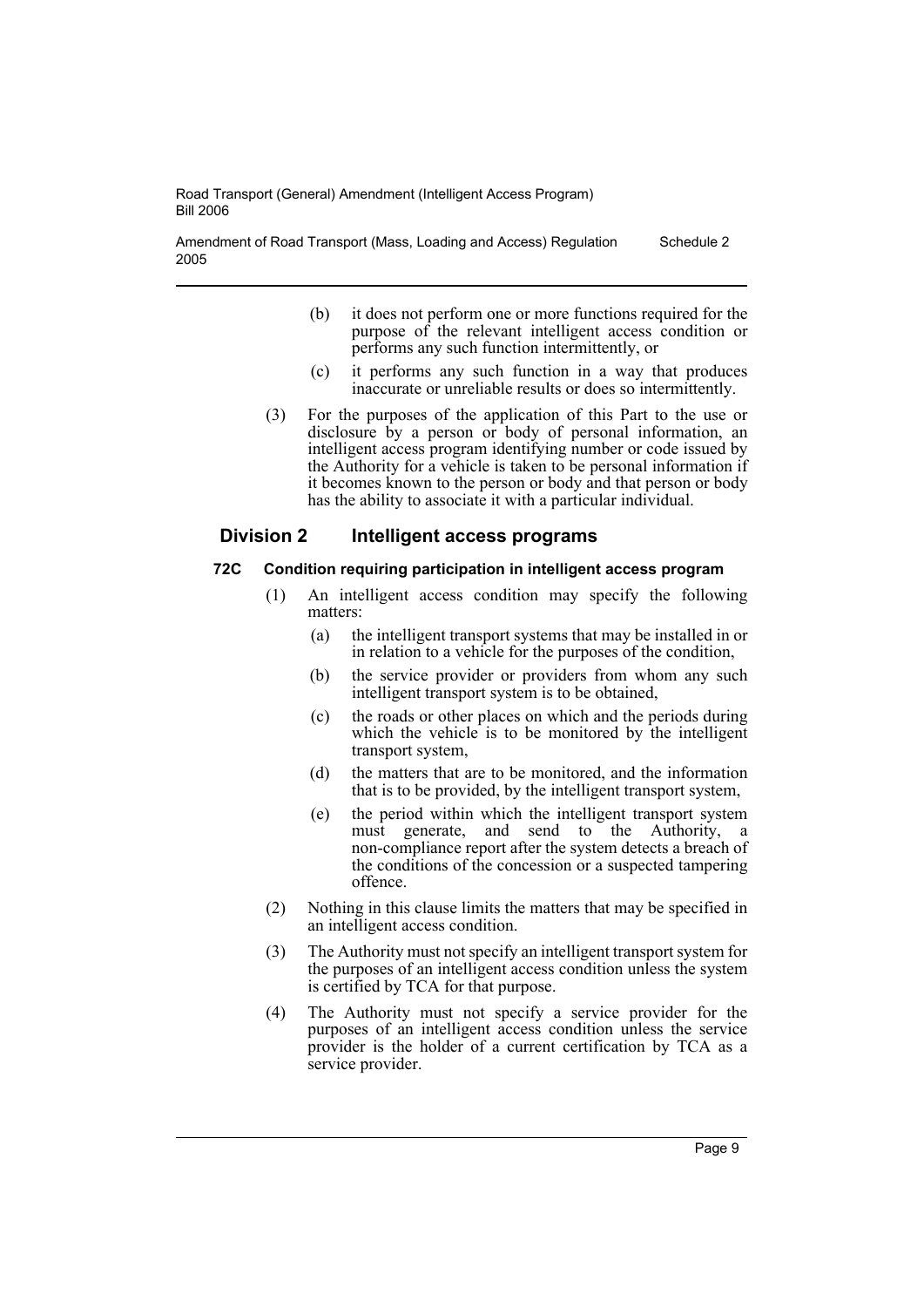Schedule 2 Amendment of Road Transport (Mass, Loading and Access) Regulation 2005

> (5) It is a condition of a concession that an intelligent transport system installed in accordance with an intelligent access condition to which the concession is subject is to use, as its spatial data set for roads, the spatial data set issued by TCA from time to time for use with intelligent access systems (the *intelligent access map*).

# **72D Operational functions of TCA**

TCA has the following functions for the purpose of managing the certification and auditing of intelligent access programs on behalf of the Authority:

- (a) the certification and cancellation of the certification of service providers and intelligent transport systems,
- (b) the appointment and coordination of auditors,
- (c) the consideration of reports by auditors,
- (d) any functions ancillary to the other functions specified in this clause.

# **Division 3 Operation of intelligent access systems**

# **72E Malfunction reporting obligations**

- (1) If the operator of a vehicle becomes aware that an intelligent access system fitted to or in relation to the vehicle is malfunctioning, the operator must notify the Authority of the malfunction immediately, orally or by facsimile or email.
- (2) If the driver of a vehicle becomes aware that an intelligent access system fitted to or in relation to the vehicle is malfunctioning, the driver must notify the operator of the vehicle of the malfunction immediately, orally or by facsimile or email.
- (3) An operator or driver of a vehicle who notifies a malfunction must keep a written record of the notification, containing the following:
	- (a) the date, time and type of the malfunction,
	- (b) the location of the vehicle at the time of the malfunction,
	- (c) the name of the person who made the notification and of the person to whom the notification was made.
- (4) An operator or driver of a vehicle who makes a record under subclause (3) must retain it for 4 years after it is made. Maximum penalty: 60 penalty units.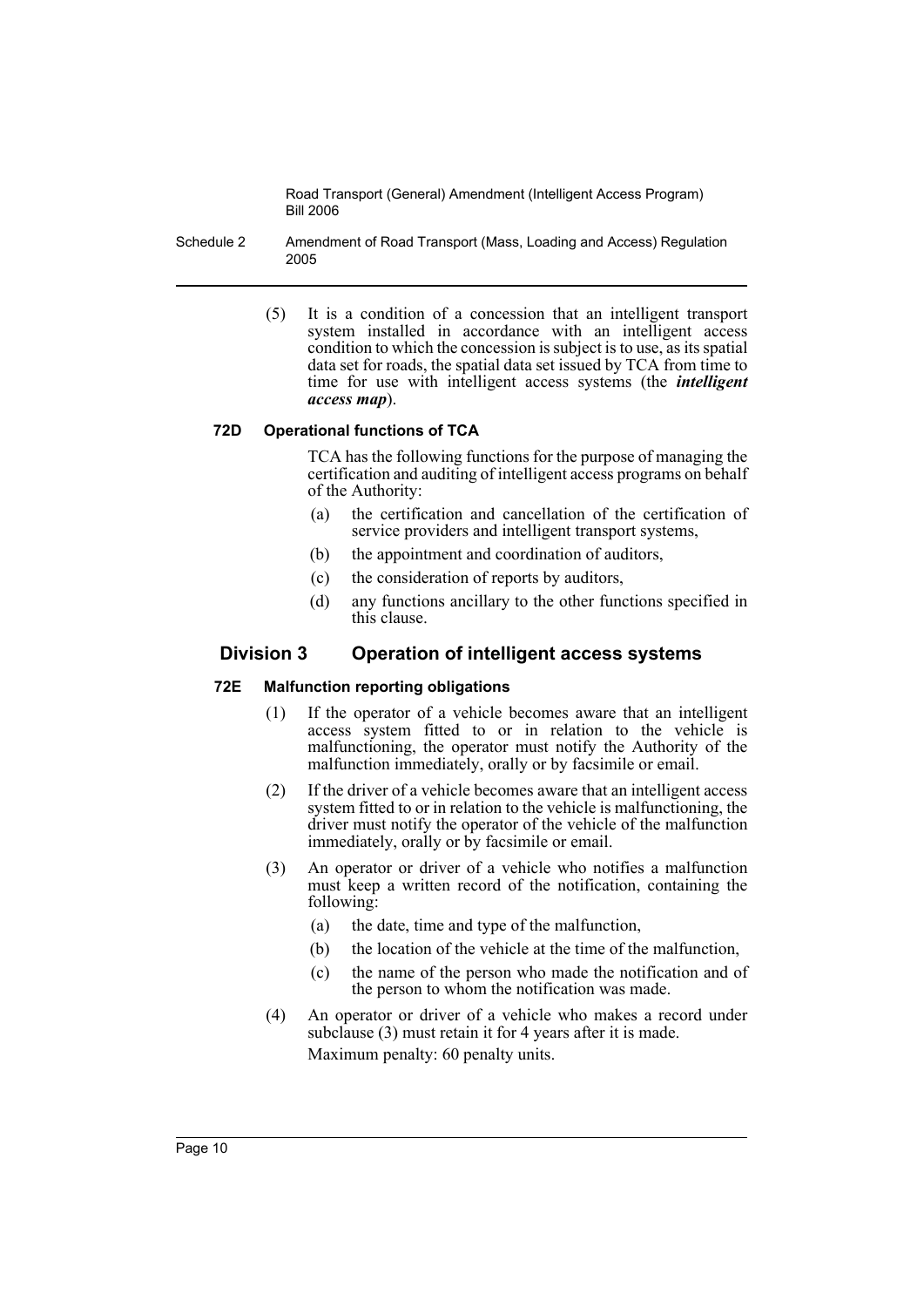Amendment of Road Transport (Mass, Loading and Access) Regulation 2005 Schedule 2

#### **72F Tampering with intelligent transport systems**

- (1) A person who:
	- (a) engages in conduct that has the result that:
		- (i) an intelligent access system is altered, or
		- (ii) an intelligent access system is installed or used in a way that is not in accordance with any condition of its certification by TCA, or
		- (iii) any data instruction that an intelligent access system uses internally is altered, and
	- (b) engages in the conduct intending to cause the system to fail to collect, store or report intelligent access information, or to fail to do so correctly,

is guilty of an offence.

- (2) A person who engages in conduct and is negligent or reckless as to whether, as a result of the conduct, an intelligent transport system may fail to collect, store or report intelligent access information, or to fail to do so correctly, is guilty of an offence.
- (3) In this clause:

*fail*, in relation to a system, means that the system does not perform as intended in terms of accuracy, timeliness, reliability, verifiability or any other performance parameter and includes a permanent, temporary or occasional failure.

Maximum penalty:

- (a) first offence—100 penalty units, or
- (b) subsequent offence—200 penalty units.

#### **72G Tampering must be reported to Authority by service providers and TCA**

(1) A service provider or TCA must report to the Authority in accordance with this clause if the service provider or TCA knows, or has reasonable grounds to suspect, that a tampering offence has been committed.

Maximum penalty (subclause (1)):

- (a) first offence—100 penalty units, or
- (b) subsequent offence—200 penalty units.
- (2) A report by a service provider must be in the form approved by TCA and must contain any information regarding the offence required by TCA.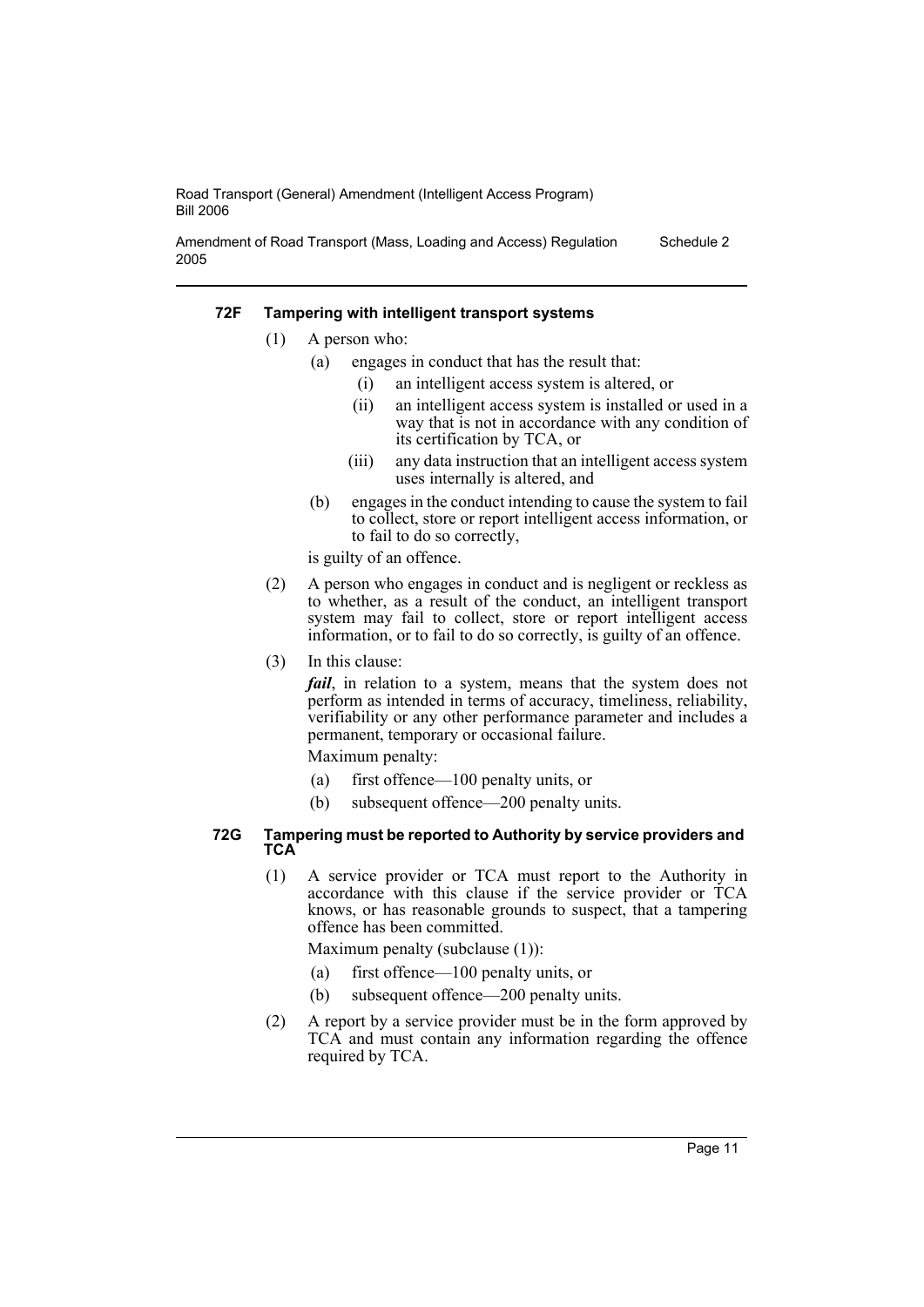Schedule 2 Amendment of Road Transport (Mass, Loading and Access) Regulation 2005

- (3) A report by a service provider or TCA must be made not later than 5 business days after the service provider or TCA first knows, or has reasonable grounds to suspect, that a tampering offence has been committed.
- (4) A service provider or TCA must not disclose to any person other than the Authority:
	- (a) that the provider or TCA knows, or has reasonable grounds to suspect, that a tampering offence has been committed, or
	- (b) that a report has been made by the service provider or TCA under this clause, or
	- (c) any information from which the person to whom the disclosure is made could reasonably infer that the provider or TCA had that knowledge or suspicion or had made such a report.

Maximum penalty (subclause (4)):

- (a) first offence—100 penalty units, or
- (b) subsequent offence—200 penalty units.
- (5) For the purposes of subclause (1), *knowledge* or *suspicion* does not include knowledge or suspicion resulting only from:
	- (a) a report, contained in a non-compliance report or otherwise made by an intelligent access system, of the electronic detection of apparent tampering with that system, or
	- (b) the analysis of data produced by such a system.

# **72H Tampering and other matters must be reported by auditors**

- (1) An auditor who knows, or has reasonable grounds to suspect, that a tampering offence has been committed, must report the alleged offence:
	- (a) in the case of an offence or suspected offence by an operator or driver, to the Authority, or
	- (b) in the case of an offence or suspected offence by a service provider, to TCA.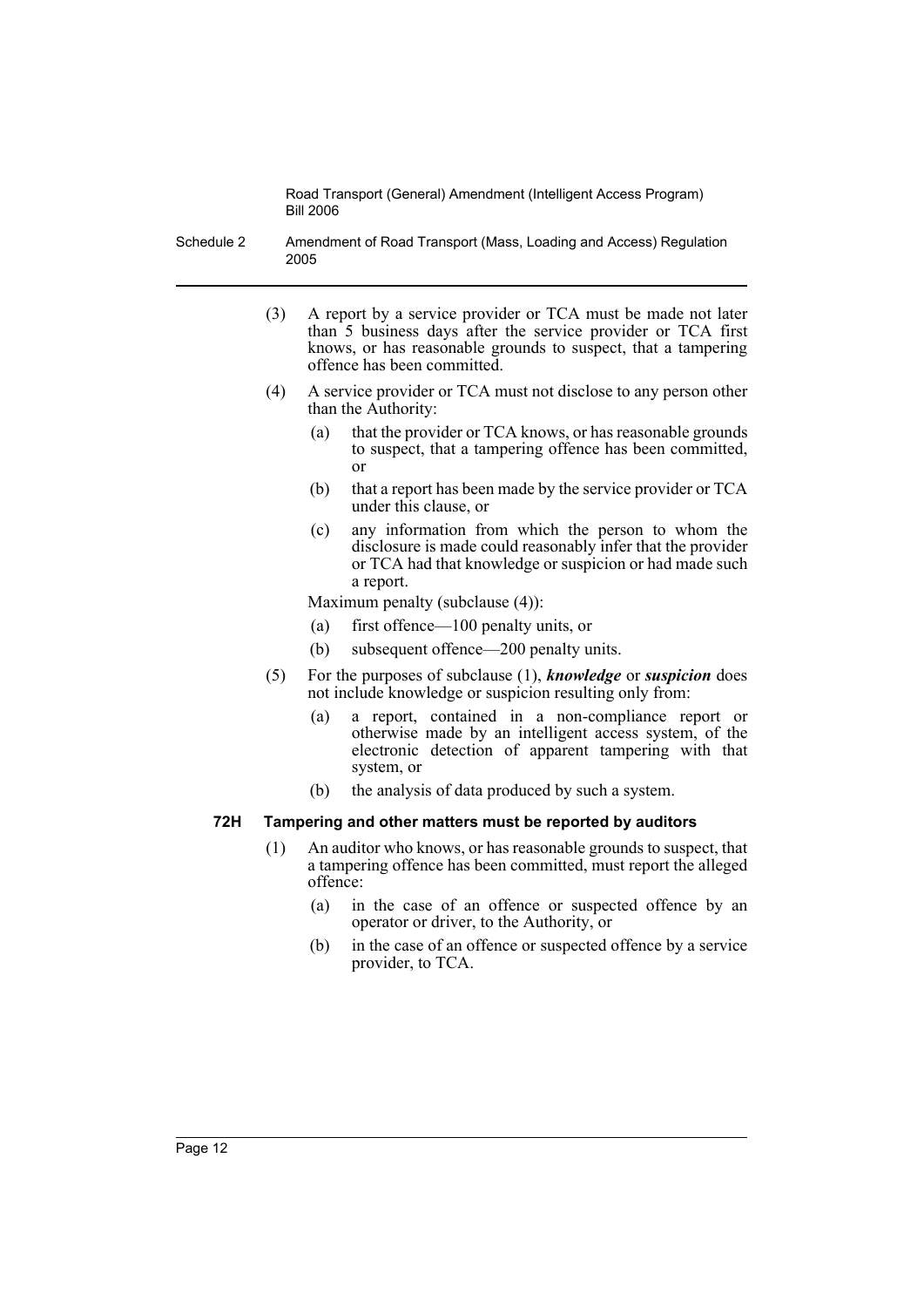Amendment of Road Transport (Mass, Loading and Access) Regulation 2005 Schedule 2

> (2) An auditor who knows, or has reasonable grounds to suspect, that a service provider the subject of an audit by the auditor has contravened this Part (other than by committing a tampering offence) must report the contravention or suspected contravention to TCA.

Maximum penalty:

- (a) first offence—100 penalty units, or
- (b) subsequent offence—200 penalty units.

#### **72I Non-compliance reports must be made to Authority by service provider**

- (1) A service provider must make a non-compliance report to the Authority in accordance with this clause if:
	- (a) the service provider's monitoring equipment detects a breach of a concession by the operator of a vehicle, or
	- (b) the service provider knows of anything that indicates that an operator may have breached a concession, or
	- (c) the service provider's monitoring equipment electronically generates a report about an apparent tampering offence.

Maximum penalty (subclause (1)):

- (a) first offence—100 penalty units, or
- (b) subsequent offence—200 penalty units.
- (2) A non-compliance report must be made:
	- (a) in the form approved by TCA and contain any information required by TCA, and
	- (b) within the time specified by the Authority by notice published in the Gazette.

#### **72J Provision of false or misleading information to service provider by operator**

- (1) An operator of a vehicle is guilty of an offence if:
	- (a) the operator, or a person on behalf of the operator, gives information to a service provider with whom the operator has entered into an agreement for the provision of an intelligent access system, and
	- (b) the information is relevant to the operation of the vehicle, and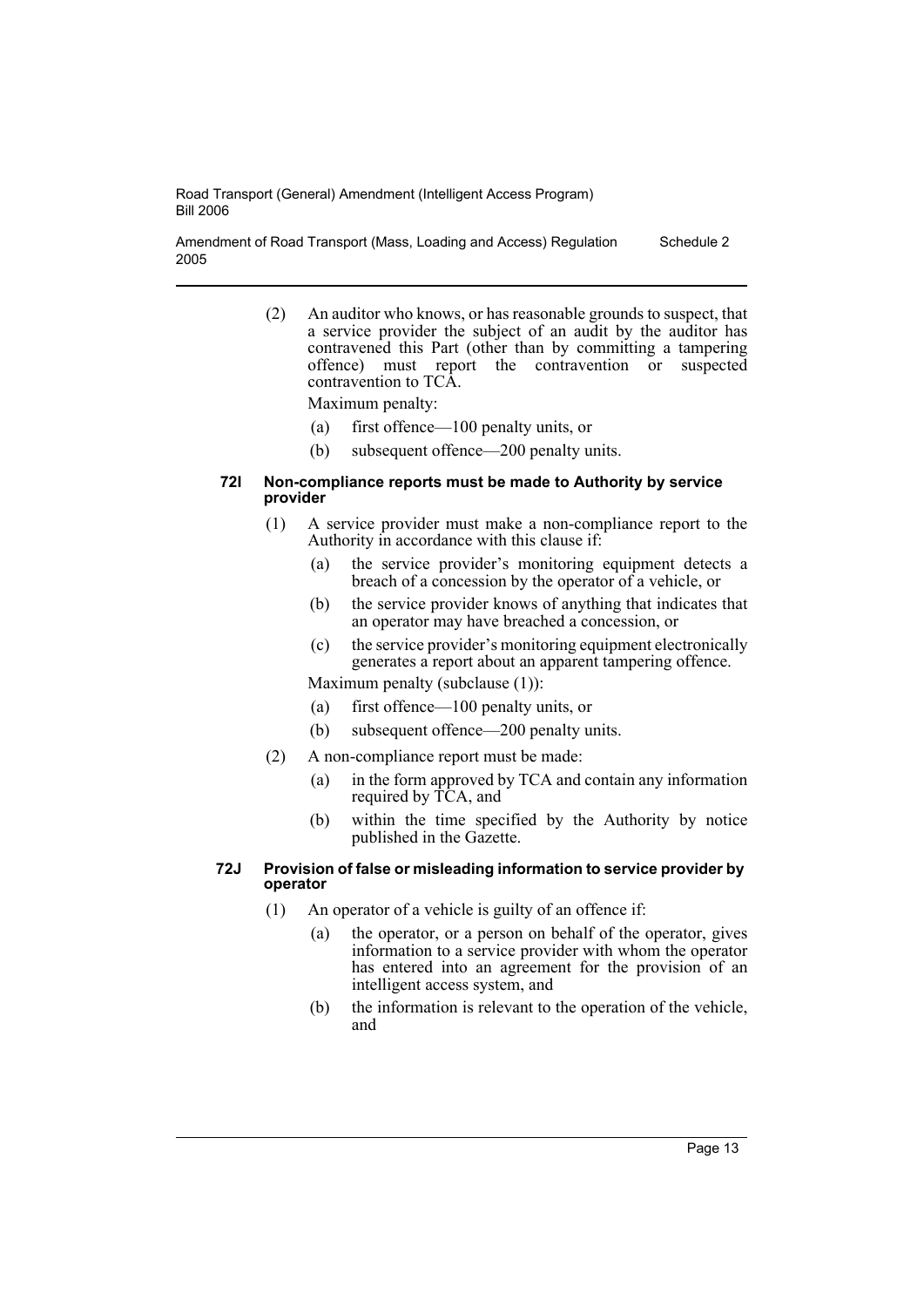Schedule 2 Amendment of Road Transport (Mass, Loading and Access) Regulation 2005

- (c) the operator knows that the information is false or misleading in a material particular or the operator knowingly omits anything without which the information is false or misleading in a material particular.
- (2) An operator of a vehicle is guilty of an offence if:
	- (a) the operator, or a person on behalf of the operator, gives information to a service provider intending that the service provider will enter into an agreement for the provision of an intelligent access system in reliance on the information, and
	- (b) the operator knows that the information is false or misleading in a material particular or the operator knowingly omits anything without which the information is false or misleading in a material particular.

Maximum penalty: 100 penalty units.

# **72K Provision of false or misleading information by service provider**

A service provider is guilty of an offence if:

- (a) the service provider gives information to the Authority or TCA, and
- (b) the information is relevant to the operation of a vehicle to which a concession applies, and
- (c) the service provider knows that the information is false or misleading in a material particular or the service provider knowingly omits anything without which the information is false or misleading in a material particular.

Maximum penalty: 100 penalty units.

# **Division 4 Collection, storage, use and disclosure of intelligent access information**

# **72L Application of Division**

The provisions of this Division are in addition to any other law.

# **72M Driver to be informed about operation of intelligent access system**

- (1) An operator (not being the driver) of a vehicle must, before the vehicle begins a journey, inform the vehicle's driver, in accordance with this clause, of the following:
	- (a) that the vehicle will be monitored by a service provider,
	- (b) what information will be collected by the service provider,
	- (c) the purposes for which the information is collected,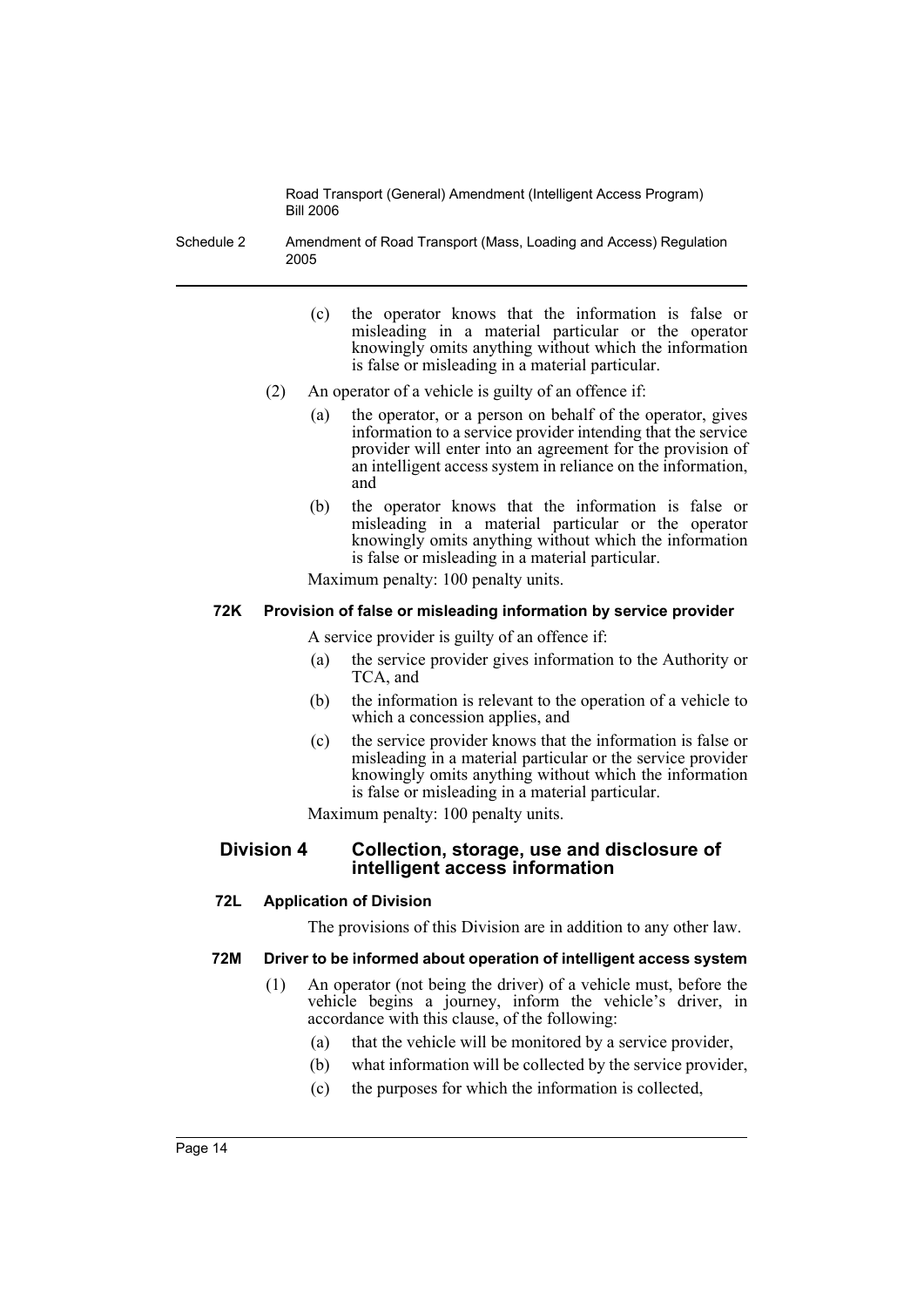Amendment of Road Transport (Mass, Loading and Access) Regulation 2005 Schedule 2

- (d) the persons and authorities to which the information may be disclosed,
- (e) that the collection of the information is authorised by this Regulation,
- (f) that the driver has the rights of reasonable access to, and of correction of, any personal information collected and how those rights may be exercised,
- (g) the name and address of the service provider,
- (h) the driver's obligation under this Regulation to report malfunctions to the operator and how to make those reports.

Maximum penalty: 100 penalty units.

- (2) An operator must inform the driver by placing a notice containing the information in the vehicle's driving cab in a place where it is clearly visible.
- (3) An operator must also inform the driver by including the information in writing in any contract of employment between the driver and the operator.

#### **72N Use or disclosure of information by operator about driver not at work**

An operator of a vehicle must not use or disclose any intelligent access information about a driver of the vehicle if the information is obtained during any period when the driver is not at work for the driver's employer (within the meaning of section 5 of the *Workplace Surveillance Act 2005*).

Maximum penalty: 100 penalty units.

#### **72O Information offences by service providers**

(1) A service provider must not collect, store, use or disclose intelligent access information otherwise than as required or permitted by or under this Regulation or any other law.

Maximum penalty (subclause (1)):

- (a) first offence—100 penalty units, or
- (b) subsequent offence—200 penalty units.
- (2) A service provider must take reasonable steps to ensure that the intelligent access information it collects:
	- (a) is necessary for, or is directly related to, the purpose for which it is collected, or a directly related purpose, and
	- (b) is not excessive for that purpose, and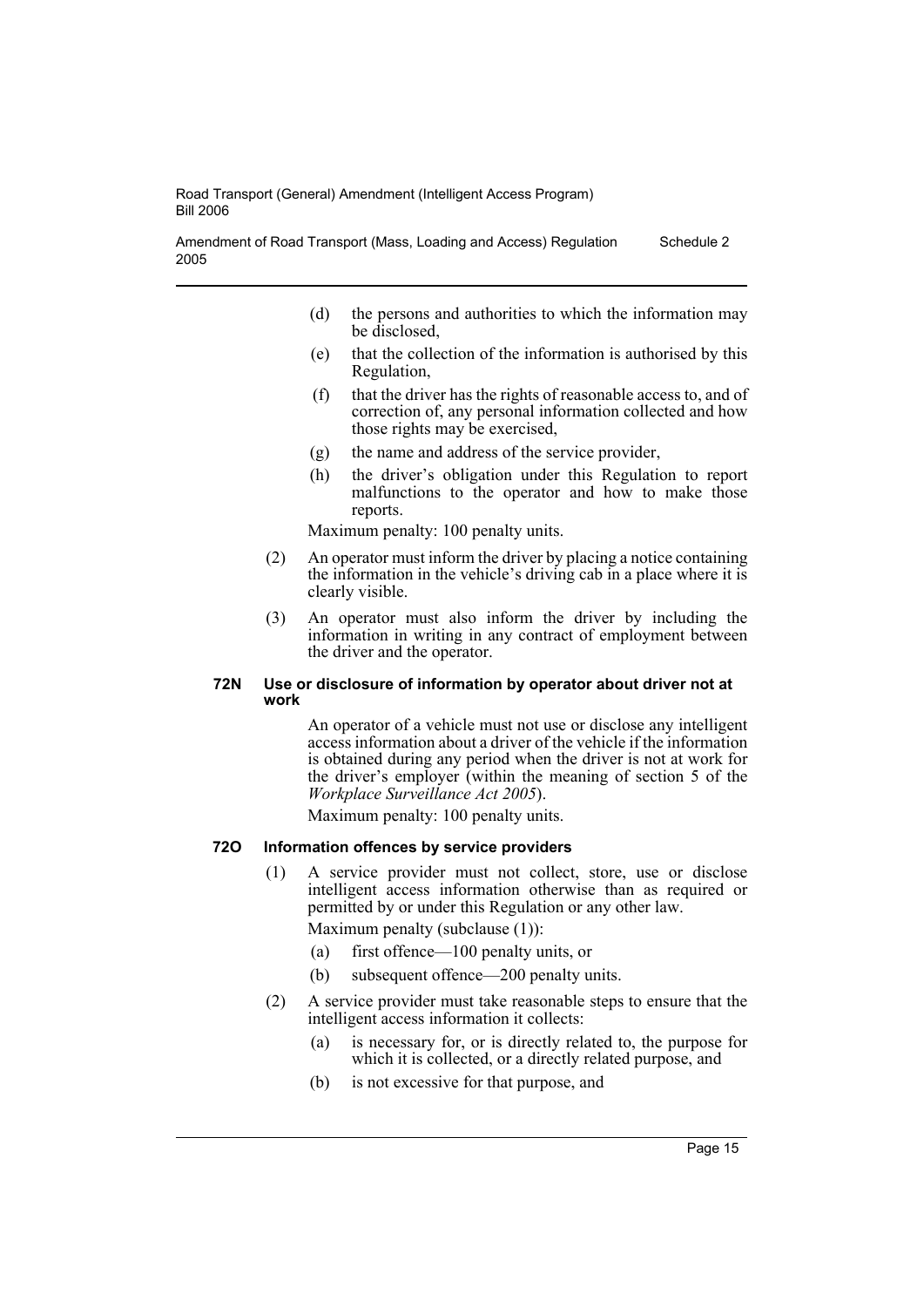Schedule 2 Amendment of Road Transport (Mass, Loading and Access) Regulation 2005

> (c) is accurate, up-to-date, complete and not misleading. Maximum penalty (subclause (2)): 50 penalty units.

- (3) A service provider must keep:
	- (a) a copy of a non-compliance report made under this Part, and
	- (b) the data relied on to generate the report,

for at least 4 years after the report is made by the service provider.

(4) A service provider must take reasonable steps to destroy intelligent access information, other than information referred to in subclause (3), not later than one year after the information is collected.

Maximum penalty (subclauses (3) and (4)): 100 penalty units.

#### **72P Collection, storage, use and disclosure of intelligent access information by service providers**

- (1) A service provider may collect, store and use intelligent access information for compliance purposes.
- (2) A service provider may disclose intelligent access information to the Authority, or to TCA, for compliance purposes.
- (3) A service provider may disclose intelligent access information about an operator of a vehicle to the operator but must not disclose a non-compliance report.
- (4) A service provider may disclose intelligent access information about an operator of a vehicle (other than a non-compliance report) to another person if:
	- (a) the operator consents, and
	- (b) the information does not identify any individual or contain anything by which the identity of an individual can reasonably be ascertained.
- (5) A service provider may use or disclose intelligent access information that includes personal information about a person with the consent of the person.

# **72Q Information offences by TCA**

(1) TCA must not collect, store, use or disclose intelligent access information otherwise than as required or permitted by or under this Regulation or any other law.

Maximum penalty (subclause (1)):

(a) first offence—100 penalty units, or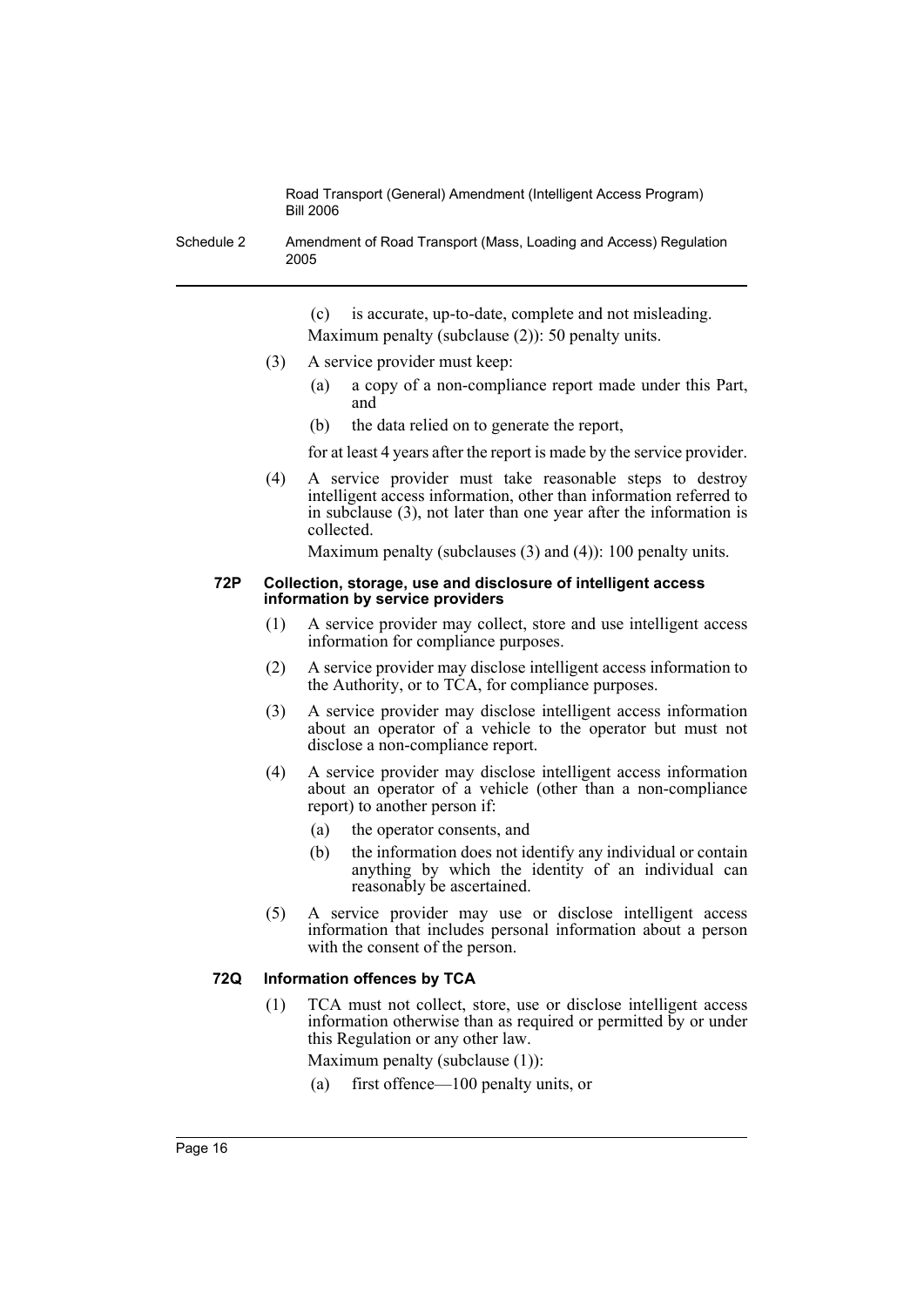Amendment of Road Transport (Mass, Loading and Access) Regulation 2005 Schedule 2

- (b) subsequent offence—200 penalty units.
- (2) TCA must take reasonable steps to ensure that personal information that it collects is accurate, up-to-date, complete and not misleading.

Maximum penalty (subclause (2)): 50 penalty units.

#### **72R Collection, storage, use and disclosure of intelligent access information by TCA**

- (1) TCA may collect, store, use and disclose intelligent access information for the performance of its functions and for compliance purposes.
- (2) TCA may disclose intelligent access information about an operator of a vehicle to the operator but must not disclose a non-compliance report.
- (3) TCA may use or disclose intelligent access information about the operator of a vehicle (other than a non-compliance report) for any purpose if:
	- (a) the operator consents, and
	- (b) the information does not identify any individual or contain anything by which the identity of any individual can reasonably be ascertained.
- (4) TCA may disclose intelligent access information relating to an operator of a vehicle to an auditor or the Authority.
- (5) TCA may use or disclose intelligent access information that includes personal information about a person with the consent of the person.
- (6) TCA may use or disclose intelligent access information for research purposes, but only if the information contains no personal information or with the consent of any person about whom the information includes personal information.
- (7) TCA must not disclose information relating to a breach of a service provider's obligations, other than to the Authority or an auditor.

#### **72S Information offences by auditors**

- (1) An auditor must not collect, store, use or disclose intelligent access information otherwise than as required or permitted by or under this Regulation or any other law.
	- Maximum penalty (subclause (1)):
	- (a) first offence—100 penalty units, or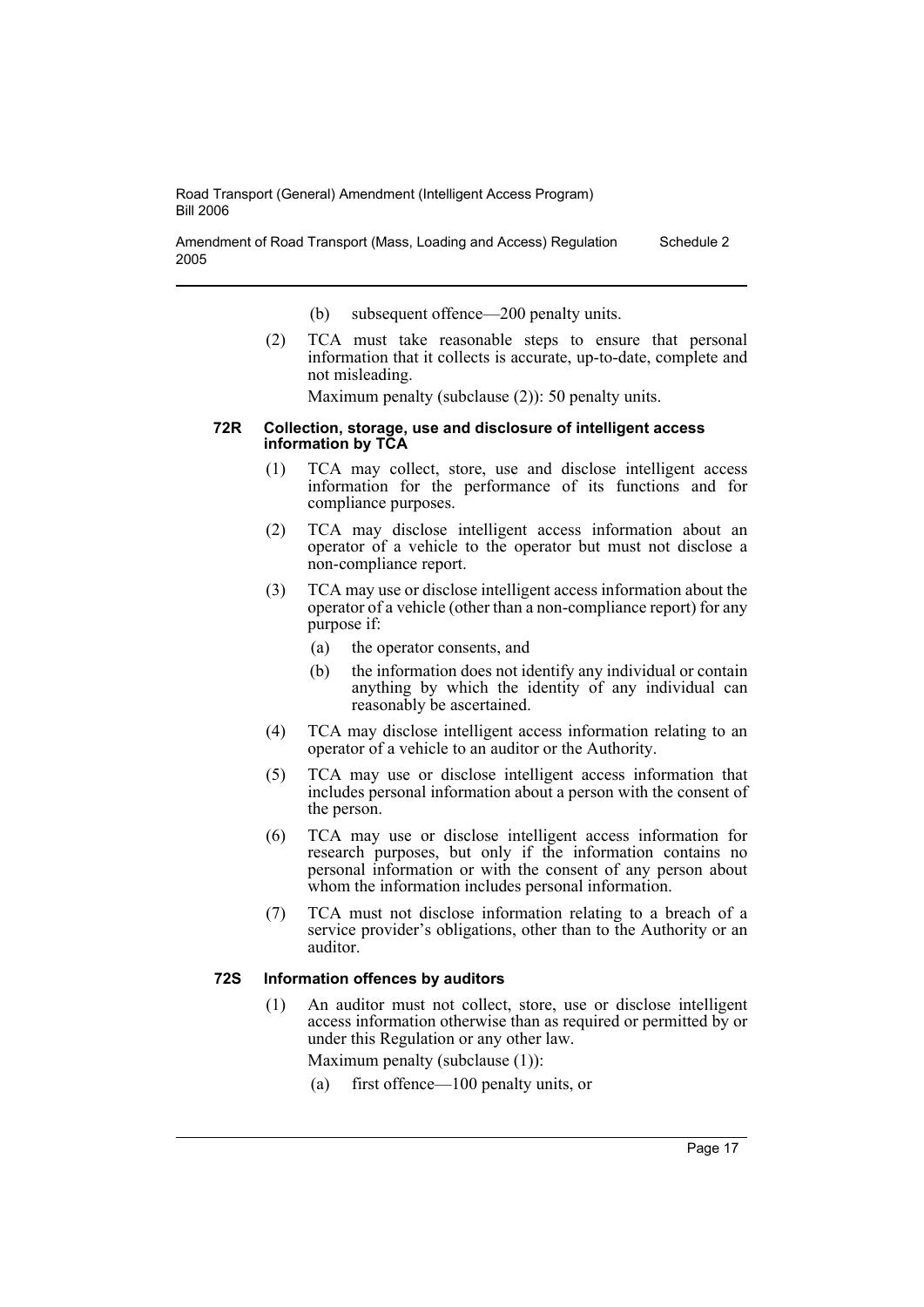Schedule 2 Amendment of Road Transport (Mass, Loading and Access) Regulation 2005

- (b) subsequent offence—200 penalty units.
- (2) An auditor must take reasonable steps to ensure that intelligent access information it collects:
	- (a) is necessary for, or is directly related to, the purpose for which it is collected, or a directly related purpose, and
	- (b) is not excessive for that purpose, and
	- (c) is accurate, up-to-date, complete and not misleading. Maximum penalty (subclause (2)): 50 penalty units.

#### **72T Auditors' powers to collect, store, use and disclose intelligent access information**

- (1) An auditor may collect, store, use and disclose intelligent access information for the following purposes:
	- (a) the performance of functions under this Part,
	- (b) to report a breach of a concession or a suspected tampering offence to the Authority or TCA,
	- (c) to report to TCA a failure by a service provider to comply with its obligations under this Part.
- (2) An auditor may collect intelligent access information that is reasonably necessary to enable the auditor to carry out and report on an intelligent access audit of a service provider.
- (3) An auditor must not use or disclose information relating to an operator of a vehicle, other than to the operator, TCA or the Authority.
- (4) An auditor must not disclose information relating to a breach of a concession or a tampering offence, other than to the Authority or TCA.
- (5) An auditor may use or disclose intelligent access information with the consent of any person about whom the information includes personal information.

#### **72U Obligations of TCA and auditors as to accuracy and other matters in relation to use or disclosure**

TCA or an auditor must not use or disclose intelligent access information unless it first takes reasonable steps to ensure that, having regard to the purpose for which the information is to be used or disclosed, the information is accurate, up-to-date, complete and not misleading.

Maximum penalty: 50 penalty units.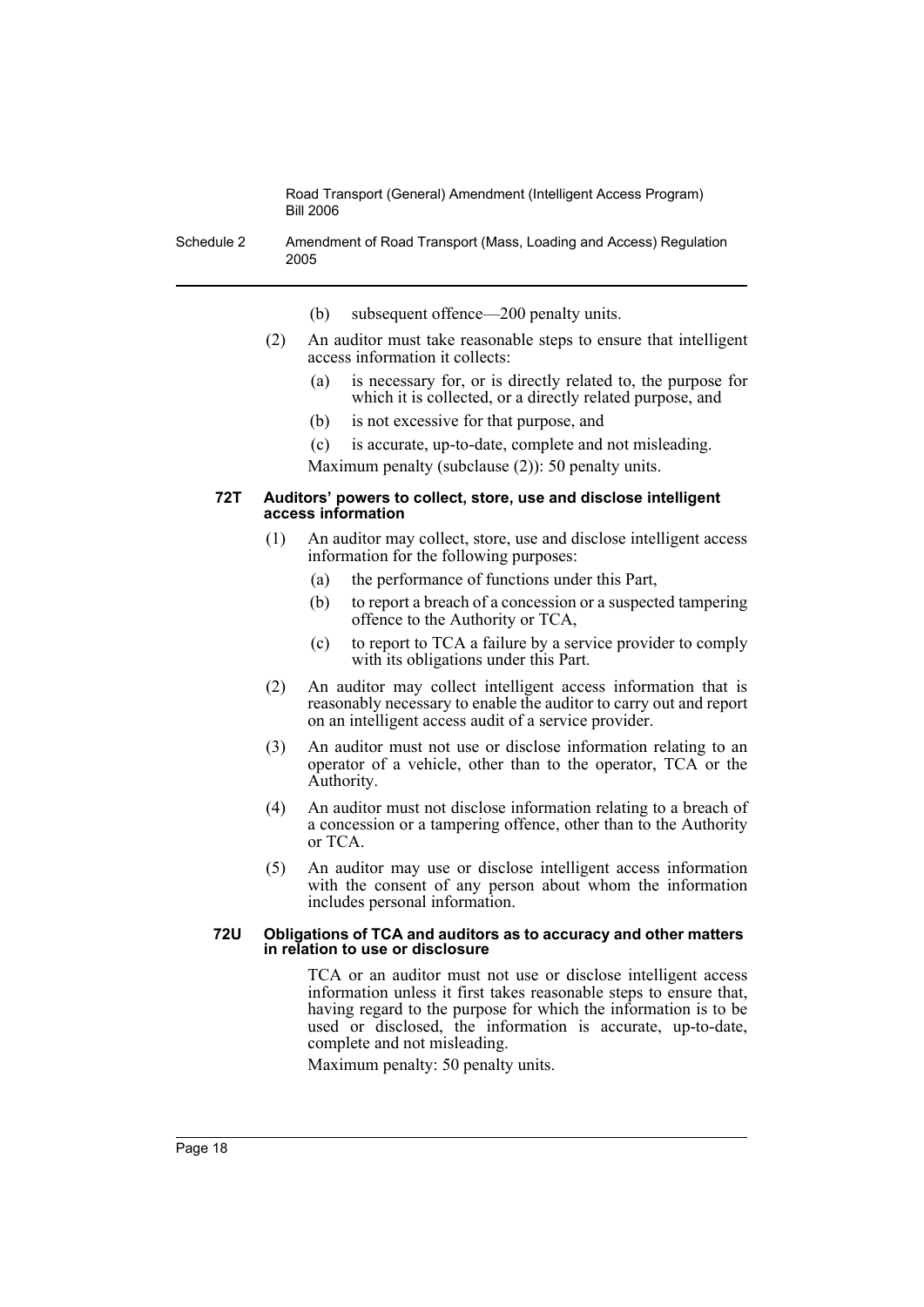Amendment of Road Transport (Mass, Loading and Access) Regulation 2005 Schedule 2

#### **72V Obligations of service providers, TCA and auditors to keep information secure**

- (1) A service provider, TCA or an auditor must take reasonable steps to protect intelligent access information collected by it against unauthorised access, unauthorised use, misuse, loss, modification or unauthorised disclosure.
- (2) TCA or an auditor must take reasonable steps to destroy intelligent access information after one year unless the information is required as evidence in court proceedings.
- (3) TCA or an auditor may comply with subclause (1) by permanently removing anything by which an individual can be identified from the intelligent access information it holds.
- (4) TCA or an auditor must not fail to comply with this clause. Maximum penalty: 50 penalty units.

#### **72W Information management policies and disclosure to individuals by service providers and TCA**

- (1) Each service provider and TCA must prepare, and make publicly available, a policy on the management of information by the service provider or TCA.
- (2) On a request by an individual, a service provider, TCA or an auditor must take reasonable steps to inform the individual of the following:
	- (a) the kinds of information held about the individual,
	- (b) the purpose for which the information is held,
	- (c) the way in which the information is collected, held, used and disclosed,
	- (d) the persons and authorities to whom or to which the information may be disclosed,
	- (e) the individual's rights of reasonable access to, and correction of, the information,
	- (f) how to exercise those rights.
- (3) On a request by an individual, a service provider, TCA or an auditor must give the individual access to personal information held about the individual by the service provider, TCA or the auditor and must do so without undue delay or cost.

Maximum penalty (subclauses (1), (2) and (3)): 10 penalty units.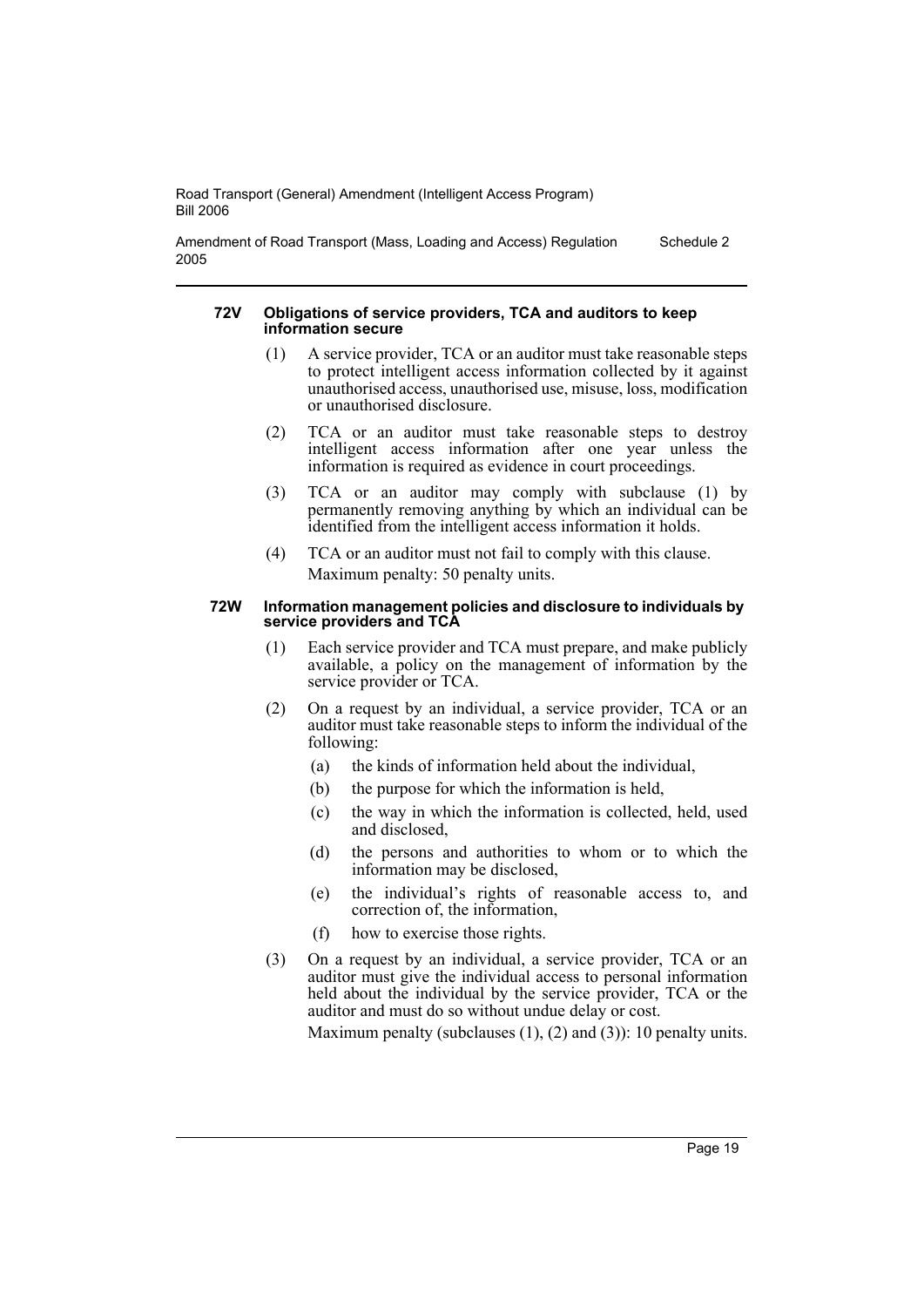- Schedule 2 Amendment of Road Transport (Mass, Loading and Access) Regulation 2005
	- (4) Nothing in this clause requires a service provider to inform an individual that a non-compliance report or a report about a tampering offence has been made about the individual or to give the individual access to any such report.

#### **72X Records of collection, use and disclosure of information by service providers, TCA and auditors**

- (1) A service provider, TCA or an auditor must make a record of intelligent access information it uses or discloses, containing the following:
	- (a) the name of the person who used or disclosed the information,
	- (b) the date of the disclosure or use,
	- (c) in the case of a disclosure, the person or body to whom or to which the information was disclosed,
	- (d) in the case of the use of information, a brief description of how the information was used,
	- (e) what provision of this Regulation or what other law permitted the use or disclosure,
	- (f) a copy of any document authorising the use or disclosure.
- (2) The service provider, TCA or the auditor must:
	- (a) make the record within 5 business days after the relevant use or disclosure, and
	- (b) make the record in a form that allows it to be readily inspected, and
	- (c) retain the record for 2 years.
- (3) A service provider must keep a record, in a form approved by TCA, of intelligent access information that it collects.
- (4) A service provider, TCA or an auditor must not fail to comply with this clause.

Maximum penalty:

- (a) first offence—100 penalty units, or
- (b) subsequent offence—200 penalty units.

#### **72Y Correction of personal information**

(1) An individual may request a service provider, TCA or an auditor to make appropriate alterations to personal information about the individual held by the service provider, TCA or the auditor.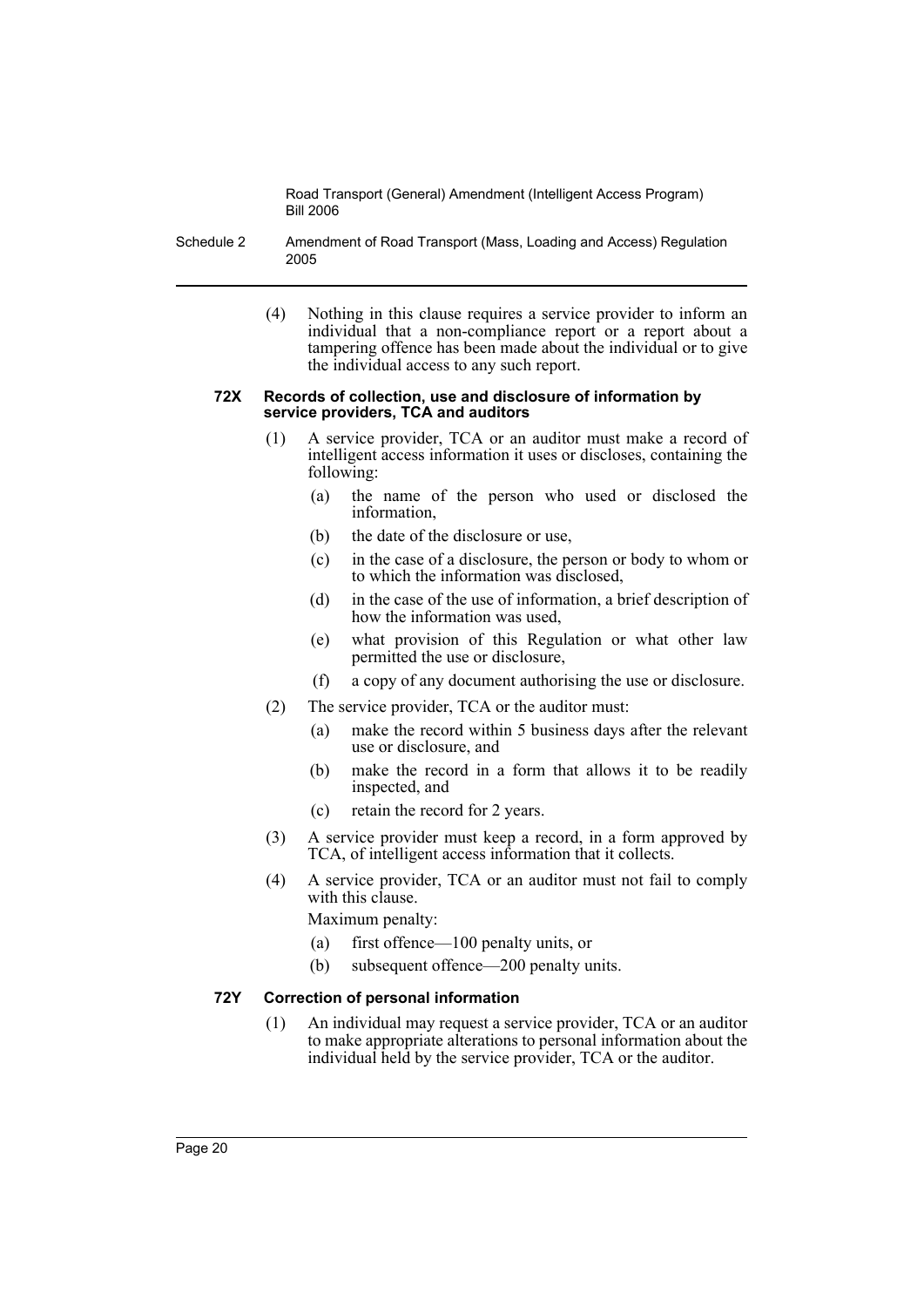Amendment of Road Transport (Mass, Loading and Access) Regulation 2005 Schedule 2

- (2) If so requested, the service provider, TCA or the auditor must make appropriate alterations to ensure that the information is accurate, up-to-date, complete and not misleading.
- (3) If the service provider, TCA or the auditor considers that the information is not inaccurate, out-of-date, incomplete or misleading, it may refuse to comply with the request and must:
	- (a) give the individual a statement in writing of its reasons for refusing, and
	- (b) if the individual so requests, attach to, or include with, the information a statement by him or her.
- (4) An individual whose request is refused under this clause may apply for a review of the decision to:
	- (a) in the case of a decision by a service provider or an auditor—TCA, or
	- (b) in the case of a decision by TCA—the Authority.
- (5) On a review, TCA or the Authority may direct the original decision-maker to make specified alterations to the information.
- (6) A service provider, TCA or an auditor must not fail to comply with a direction given to the service provider, TCA or auditor under subclause (5).

Maximum penalty (subclauses  $(2)$ ,  $(3)$  and  $(6)$ ): 50 penalty units.

# **Division 5 General**

# **72Z Application of Workplace Surveillance Act 2005**

Section 18 of the *Workplace Surveillance Act 2005* applies to the use or disclosure of intelligent transport systems for the purposes of this Part, but does not prevent the collection, storage, use or disclosure of information in accordance with this Part.

# **72ZA Records to be kept**

- (1) TCA must keep and retain records, in accordance with this clause, of its transactions with the Authority, service providers and auditors.
- (2) TCA must keep:
	- (a) a non-compliance record or a report made under clause 72G for at least 4 years after receiving it, and
	- (b) any other record referred to in subclause (1) for at least one year after it is made.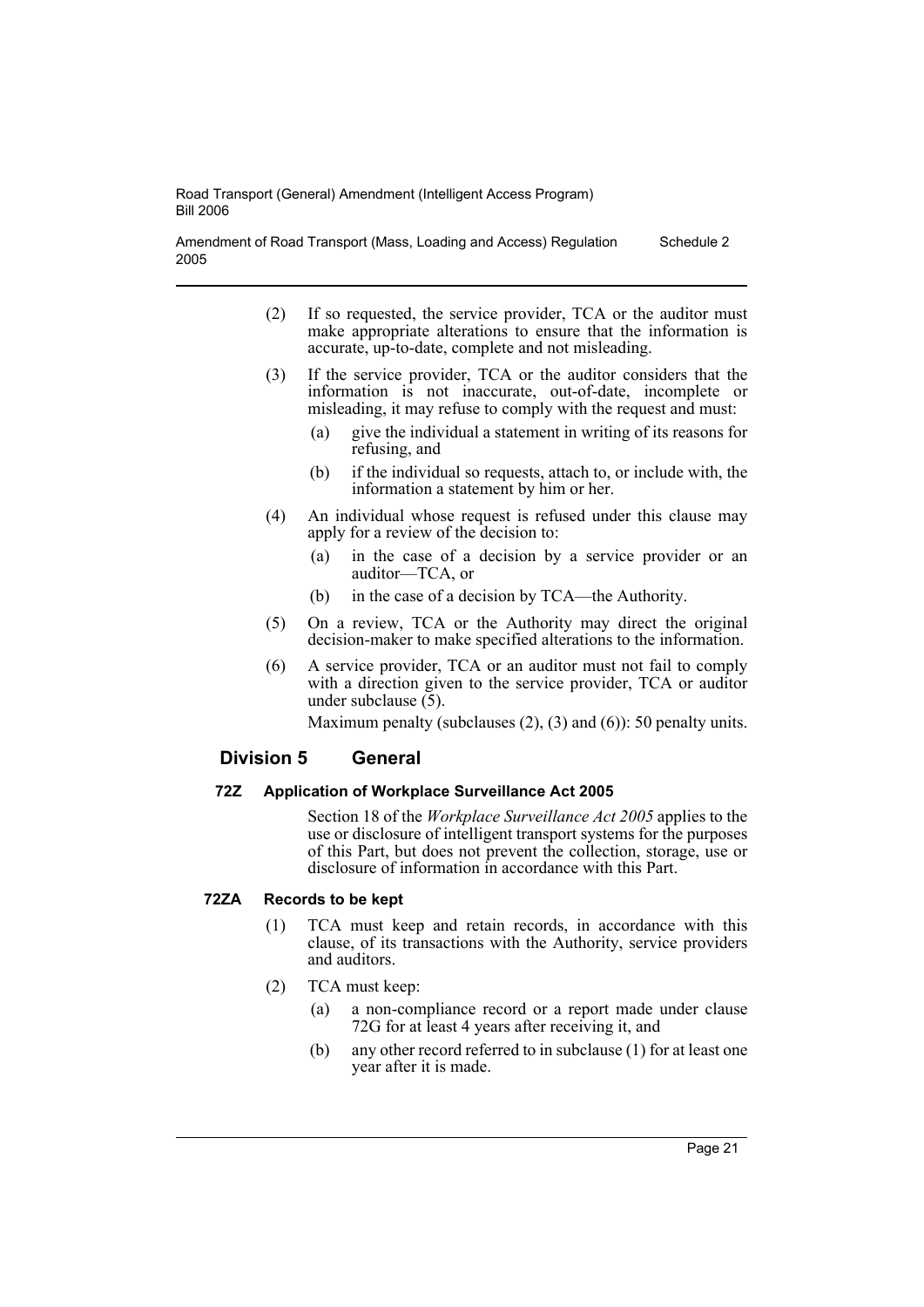Schedule 2 Amendment of Road Transport (Mass, Loading and Access) Regulation 2005

- (3) An auditor must keep and retain records of its transactions with service providers and TCA.
- (4) An auditor must keep the record for at least one year after it is made.
- (5) TCA or an auditor must not fail to comply with this clause. Maximum penalty: 5 penalty units.
- (6) This clause has effect despite any other provision of this Part.

# **72ZB Intelligent access audits**

- (1) An auditor may carry out an intelligent access audit.
- (2) A service provider must not fail to give an auditor access to any record kept by the service provider for the purposes of this Part, if required to do so by the auditor for the purposes of an intelligent access audit.

Maximum penalty: 5 penalty units.

- (3) For the purposes of this Part, an *intelligent access audit* is the process of:
	- (a) reviewing intelligent access information held by a service provider to determine its completeness and reliability, and
	- (b) reviewing the processes by which that information was collected, and
	- (c) examining how it is stored, used and disclosed, and
	- (d) examining intelligent access system equipment installed in or in relation to a vehicle or used by a service provider, and
	- (e) reporting to TCA on any such review or examination.

#### **72ZC Certificate evidence by Authority of matters relating to concessions and intelligent access information and other matters**

- (1) A certificate purporting to have been issued by the Authority, and stating any of the following, is admissible in any proceedings and is prima facie evidence of the matter stated in it:
	- (a) that a specified person, vehicle or combination was or was not subject to a specified intelligent access condition at a specified time or during a specified period,
	- (b) that a specified person was or was not the operator of a specified vehicle or combination at a specified time or during a specified period,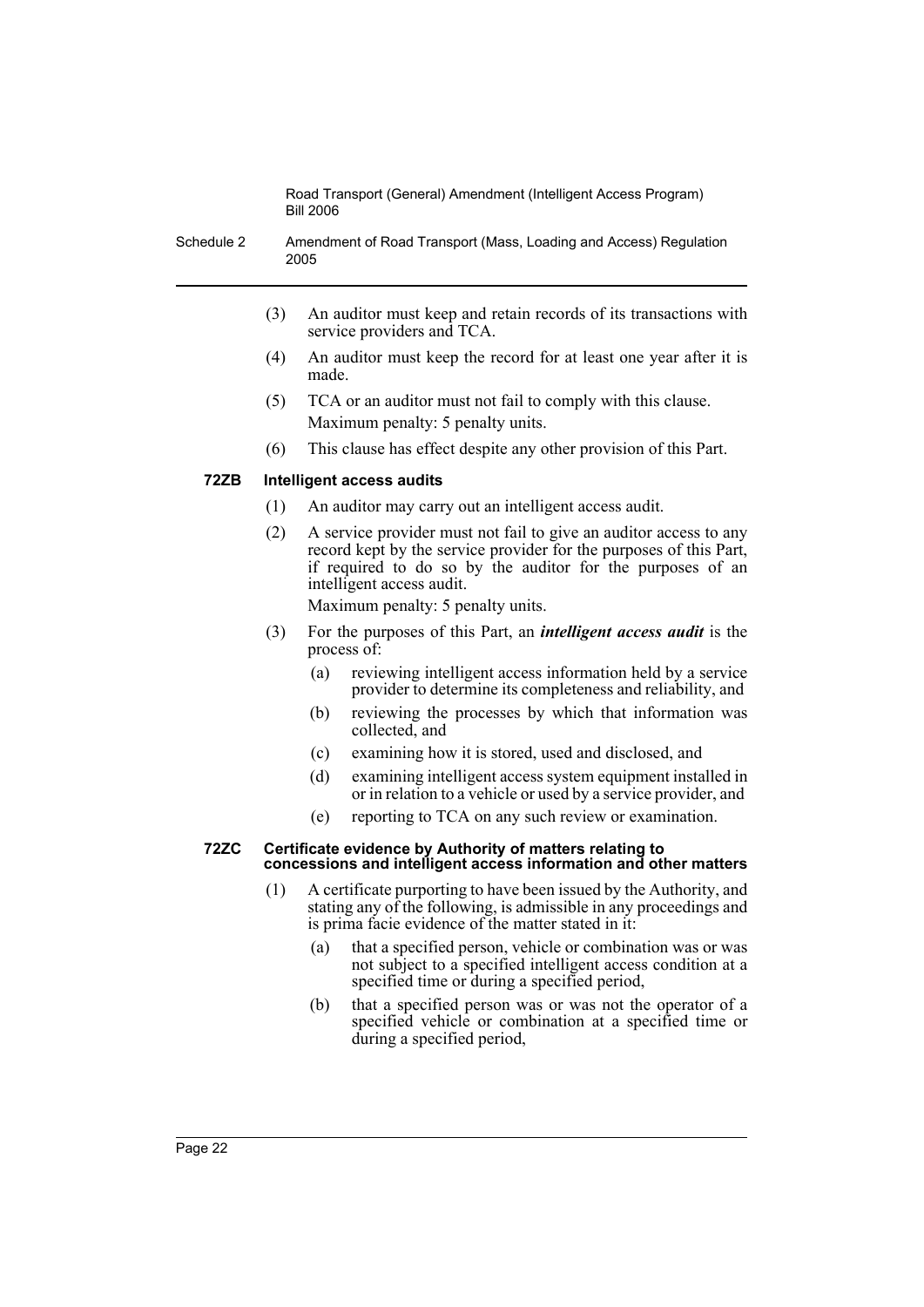Amendment of Road Transport (Mass, Loading and Access) Regulation 2005 Schedule 2

- (c) that a specified non-compliance report, report of tampering or auditor's report has been received, or was received at a specified time or during a specified period, by the Authority in relation to an intelligent transport system fitted to or in relation to a vehicle to which a specified concession applied, or has not been received,
- (d) that a report of a specified malfunction was received by a specified person at a specified time or during a specified period, or has not been received,
- (e) that no report of a malfunction has been received, or had been received at a specified time, by the Authority in relation to an intelligent transport system fitted to or in relation to a specified vehicle,
- (f) that a specified form has been approved in accordance with this Part for a specified purpose,
- (g) that a specified mathematical (including statistical) procedure was carried out in relation to intelligent access information specified or referred to in the certificate and the results of doing so.
- (2) A procedure referred to in a certificate referred to in subclause  $(1)$  (g) is presumed (unless evidence sufficient to raise a doubt about the presumption is adduced) to be valid and reliable for the purpose for which it was used and to have been carried out correctly.

# **72ZD Certificate evidence by TCA**

- (1) A certificate purporting to have been issued by TCA, and stating that a particular map is the intelligent access map as issued by TCA at a specified time or during a specified period, is admissible in any proceedings and is conclusive evidence of the matter stated in it.
- (2) The map referred to in a certificate under subclause (1) may be in the form of an electronic data file.
- (3) A certificate purporting to have been issued by TCA, and stating the following, is admissible in any proceedings and is prima facie evidence of the matter stated in it:
	- (a) that a particular intelligent transport system is or is not, or was or was not at a specified time or during a specified period, an intelligent transport system certified by TCA for the purposes of this Part,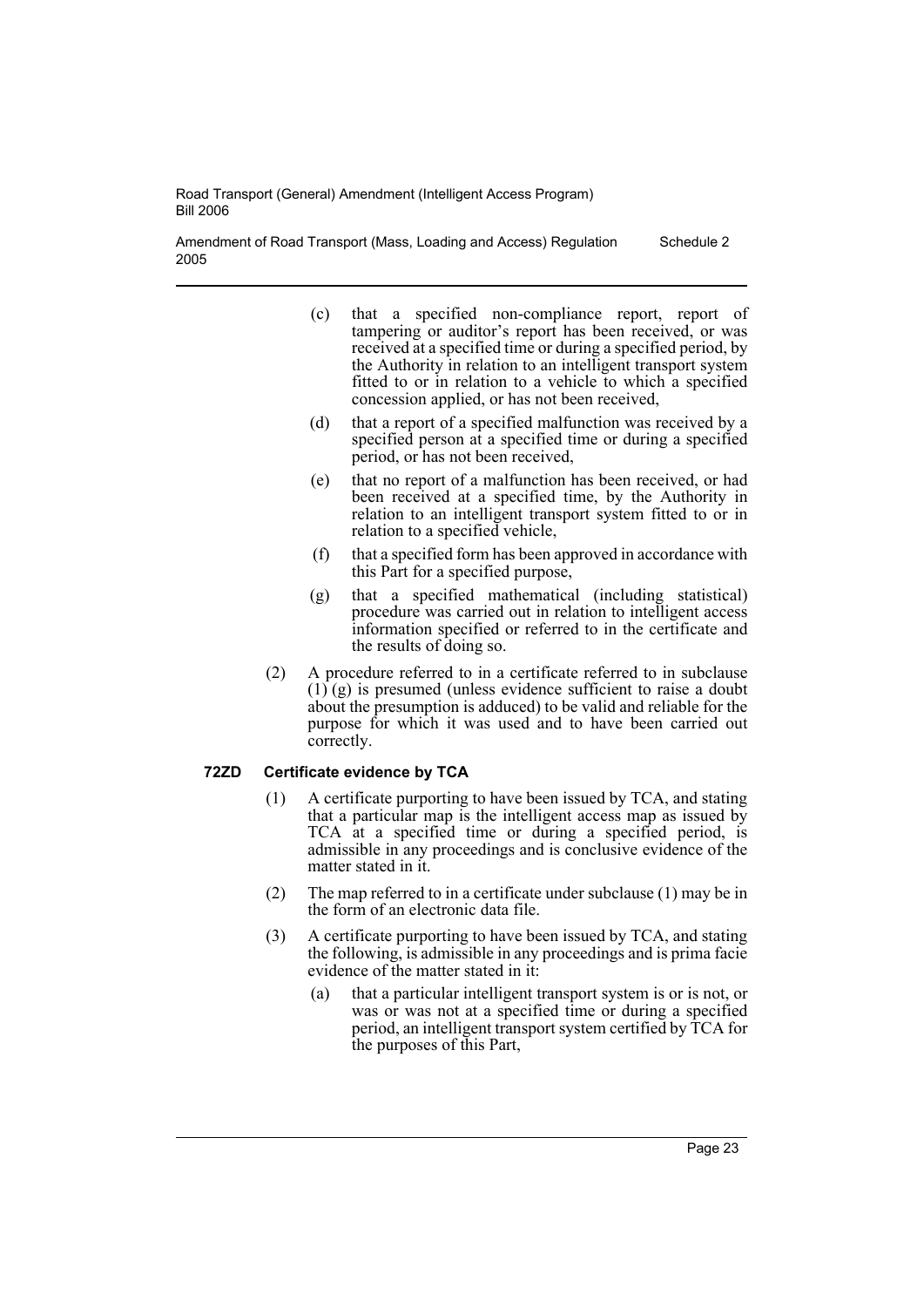Schedule 2 Amendment of Road Transport (Mass, Loading and Access) Regulation 2005

> (b) that at a specified time or during a specified period a specified person was or was not a service provider certified by TCA or an auditor appointed by TCA for the purposes of this Part.

#### **72ZE Evidentiary presumptions**

- (1) The intelligent access map, as issued by TCA at a specified time or during a specified period, is presumed (unless evidence sufficient to raise doubt about the presumption is adduced) to be a correct representation of the national road network at the time of its issue.
- (2) The equipment and software that make up an intelligent access system is presumed (unless evidence sufficient to raise doubt about the presumption is adduced) to have operated correctly on any particular occasion.
- (3) A statement of a vehicle's position on the surface of the earth at a particular time, in a non-compliance report or otherwise generated or produced by means of an intelligent access system is presumed (unless evidence sufficient to raise doubt about the presumption is adduced) to be a correct statement of the vehicle's position at the time.
- (4) It is presumed (unless evidence sufficient to raise doubt about the presumption is adduced):
	- (a) that intelligent access information generated by an intelligent access system is correctly generated, and
	- (b) that intelligent access information generated by an intelligent access system is correctly recorded, and
	- (c) that intelligent access information generated by an intelligent access system is not changed by being stored.
- (5) If it is established that some intelligent access information has been changed by being stored, the presumption in subclause (4) (c) continues to apply to any other stored intelligent access information.

#### **72ZF Evidentiary matters relating to reports**

- (1) This clause applies to the following reports:
	- (a) a non-compliance report,
	- (b) a report made in accordance with this Part by a service provider as to a suspected tampering offence,
	- (c) a report made by an intelligent access system setting out intelligent access information.